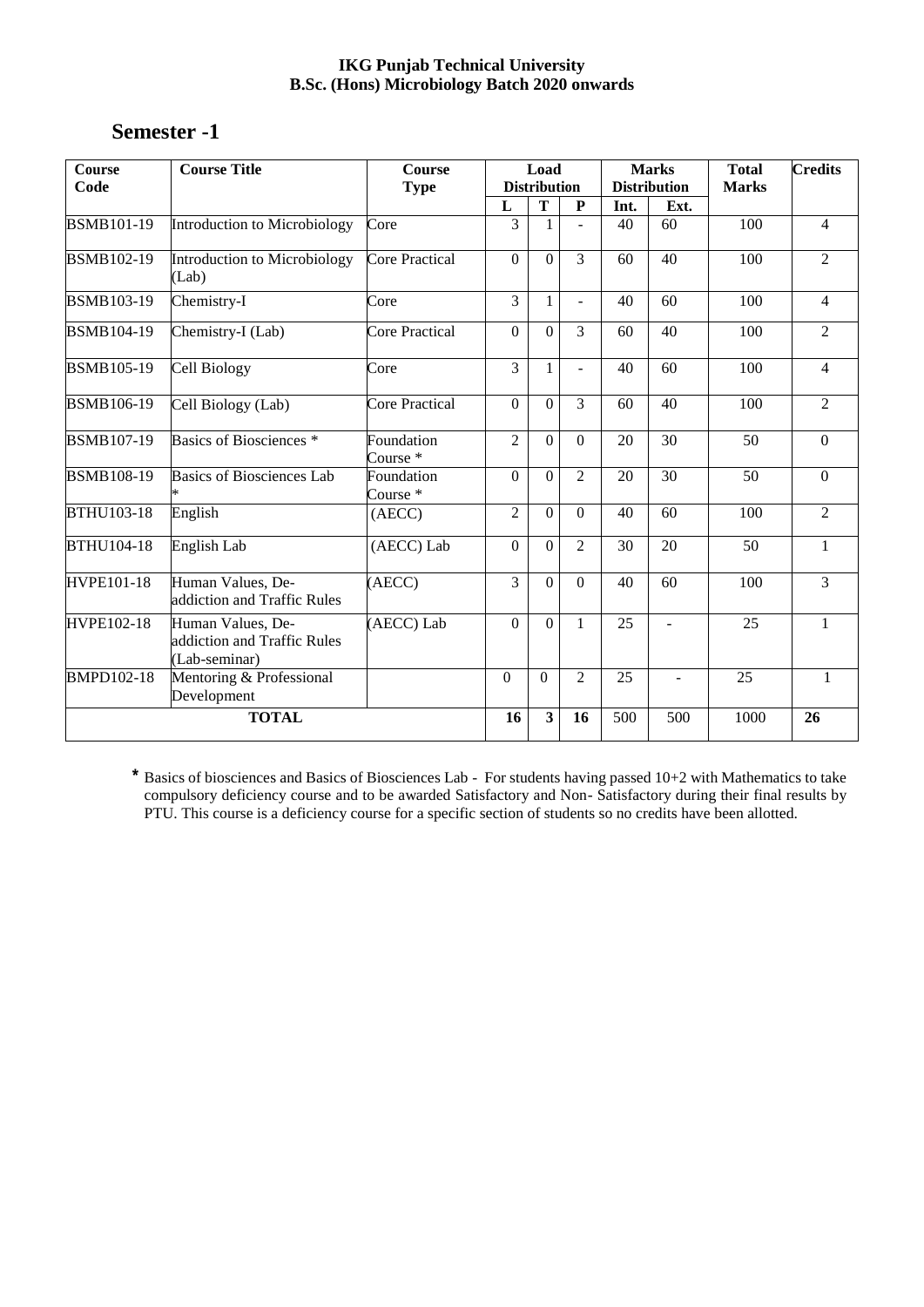# **Second Semester**

| <b>Course</b><br>Code | <b>Course Title</b>                                              | <b>Course</b><br><b>Type</b> | Load<br><b>Distribution</b> |    | <b>Marks</b><br><b>Distribution</b> |      | <b>Total</b><br><b>Marks</b> | <b>Credits</b> |                |
|-----------------------|------------------------------------------------------------------|------------------------------|-----------------------------|----|-------------------------------------|------|------------------------------|----------------|----------------|
|                       |                                                                  |                              | L                           | Т  | ${\bf P}$                           | Int. | Ext.                         |                |                |
| <b>BSMB201-19</b>     | Bacteriology                                                     | Core                         | 3                           |    |                                     | 40   | 60                           | 100            | 4              |
| <b>BSMB202-19</b>     | Bacteriology (Lab)                                               | Core Practical               |                             |    | 3                                   | 60   | 40                           | 100            | $\overline{2}$ |
| <b>BSMB203-19</b>     | Fundamentals of<br>Biochemistry                                  | Core                         | 3                           |    | ÷,                                  | 40   | 60                           | 100            | 4              |
| <b>BSMB204-19</b>     | Fundamentals of<br>Biochemistry (Lab)                            | Core Practical               |                             |    | 3                                   | 60   | 40                           | 100            | $\overline{2}$ |
| <b>BSMB205-19</b>     | Molecular Biology                                                | Core                         | 3                           |    | ۰                                   | 40   | 60                           | 100            | $\overline{4}$ |
| <b>BSMB206-19</b>     | Molecular Biology<br>(Lab)                                       | <b>Core Practical</b>        | $\overline{\phantom{0}}$    |    | 3                                   | 60   | 40                           | 100            | $\overline{2}$ |
|                       | <b>BSBMB 207-19 Microbial Physiology</b><br>and Metabolism       | Core                         | 3                           |    | ۰                                   | 40   | 60                           | 100            | 4              |
|                       | <b>BSBMB 208-19 Microbial Physiology</b><br>and Metabolism (Lab) | <b>Core Practical</b>        |                             |    | 3                                   | 60   | 40                           | 100            | $\overline{2}$ |
| <b>BMPD209-18</b>     | Mentoring & Professional<br>Development                          |                              |                             |    | $\overline{2}$                      | 25   |                              | 25             | 1              |
| <b>TOTAL</b>          |                                                                  | 12                           | 4                           | 14 | 425                                 | 400  | 825                          | 25             |                |

# **Third Semester**

| <b>Course Code</b> | <b>Course Title</b>                             | <b>Course Type</b>                   |                          | Load<br><b>Allocation</b> |                | <b>Marks Distribution</b> |                 | <b>Total</b><br><b>Marks</b> | <b>Credits</b> |
|--------------------|-------------------------------------------------|--------------------------------------|--------------------------|---------------------------|----------------|---------------------------|-----------------|------------------------------|----------------|
|                    |                                                 |                                      | L                        | T                         | P              | <b>Internal</b>           | <b>External</b> |                              |                |
| <b>BSMB301-19</b>  | Virology                                        | Core Theory                          | 3                        | $\overline{a}$            | $\Omega$       | 40                        | 60              | 100                          | 3              |
| BSMB302-19         | Virology Lab                                    | <b>Core Practical</b>                | $\overline{\phantom{a}}$ | ٠                         | $\overline{4}$ | 60                        | 40              | 100                          | $\overline{c}$ |
| <b>BSMB303-19</b>  | Microbial<br><b>Genetics</b>                    | Core Theory                          | 3                        | ÷                         | $\theta$       | 40                        | 60              | 100                          | 3              |
| <b>BSMB304-19</b>  | Microbial<br>Genetics Lab                       | Core Practical                       | $\overline{\phantom{a}}$ |                           | 4              | 60                        | 40              | 100                          | $\overline{c}$ |
| <b>BSMB305-19</b>  | in<br>Microbes<br>Environment                   | Generic Elective                     | 3                        | $\blacksquare$            | $\Omega$       | 40                        | 60              | 100                          | 3              |
| <b>BSMB306-19</b>  | in<br>Microbes<br>Environment                   | Generic Elective<br>Practical        |                          |                           | 4              | 60                        | 40              | 100                          | 2              |
| <b>BSMB307-19</b>  | Microbiological<br>Analysis in Air<br>and Water | <b>Skill Enhancement</b><br>Elective | $\mathfrak{D}$           | $\blacksquare$            | $\Omega$       | 20                        | 30              | 50                           | $\overline{c}$ |
| <b>BSMB308-19</b>  | <b>Biostatistics</b>                            | Discipline Specific<br>Elective      | 3                        |                           | $\theta$       | 40                        | 60              | 100                          | 4              |
| BSMB309-19         | Mentoring and<br>Professional<br>Development    |                                      |                          |                           | $\overline{2}$ | 25                        |                 | 25                           |                |
|                    |                                                 |                                      |                          |                           |                |                           |                 | 775                          | 21             |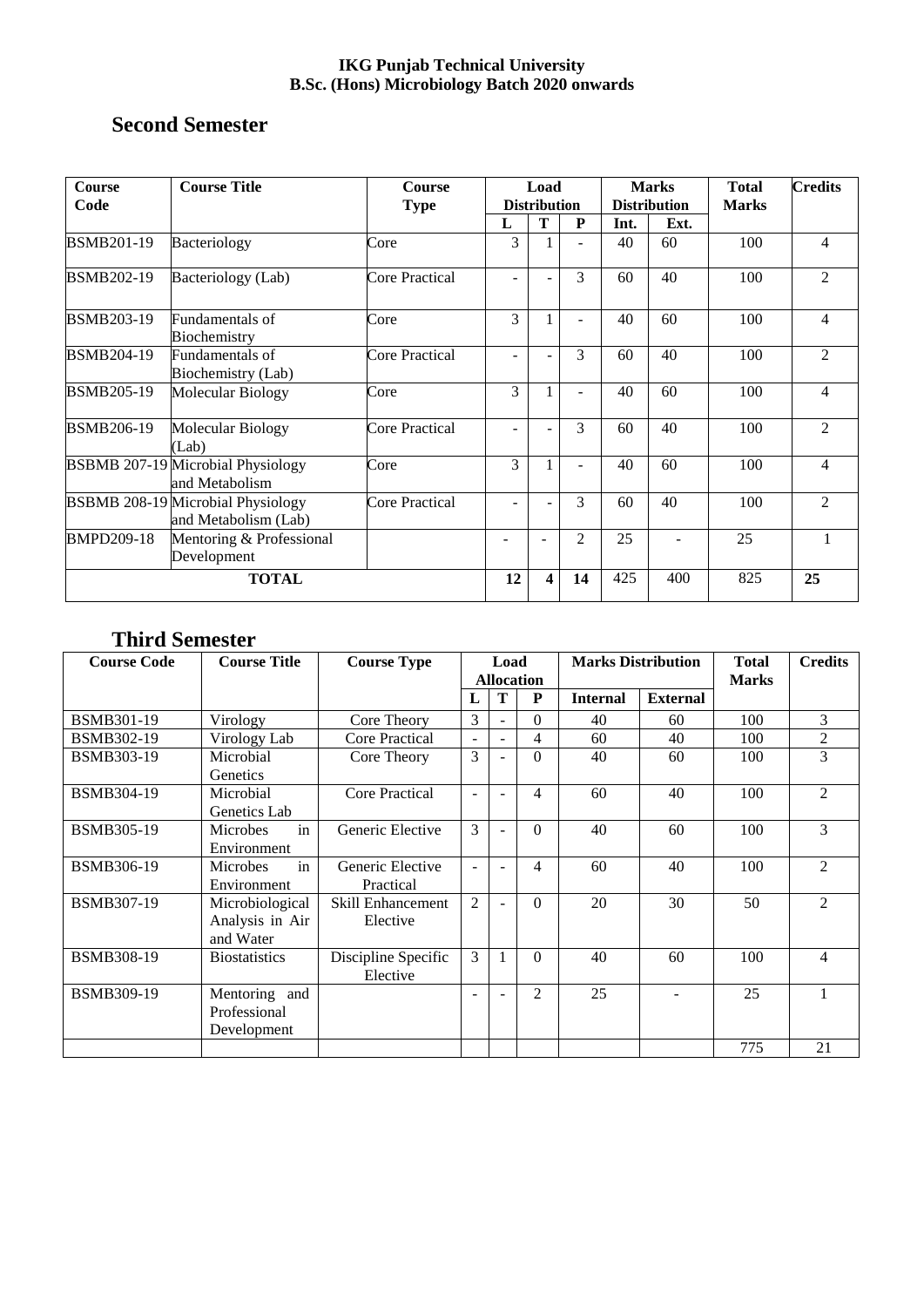# **BSMB101-19 Introduction to Microbiology**

## **Unit 1**

History of Microbiology: A. Leeuwenhoek, L.Pasteur, R.Koch, J.Lister, J.Tyndall, etc. Biogenesis v/s Abiogenesis, Koch Postulates, Discovery of antibiotics. Principle of Microscopy: Bright field, Dark field, Phase contrast, Fluorescent, Electron Microscopy.

## **Unit 2**

Microbial classification: Bacteria, Fungi and Algae. Morphology of bacteria, viruses, algae and fungi with major emphasis on bacterial structure specially cell wall. Gram positive and Gram negative bacteria. Microbial spores, Sporulation and germination process. Nitrogen fixing microbes in agriculture.

## **Unit 3**

Microbial growth, nutritional biodiversity, phases of growth, generation time, growth rates, monoauxic, diauxic and synchronous growth, chemostat, Microbes in extreme environment like high temperature and high/ low pH Physical and chemical agents to kill microbes, sterilization and pasteurization processes.

## **Unit 4**

Normal micro flora in humans, Types of microbial pathogens and diseases caused by them. Microbial interactions like symbiosis and antibiosis etc. Aerobic and Anaerobic fermentation, production of heterologous proteins in microbes.

## **Suggested Readings / Books**

1. Davis, B.D Dulbecco, R., Eiser, H.N. and Ginsberg, H.S. (1990). Microbiology, 4th edition, Harper and Row, Publishers, Singapore.

2. Tortora, G.J., Funke, B.R., and Case, C.L. (1994). Microbiology: an introduction, 5th edition, the Benjamin/Cummings Publishing Company, Inc.

3. Stanier, R.Y. (1995). General Microbiology, MacMillian Press London.

4. Pelczar, M.T. (1995). Microbiology, Tata McGraw Hill Publication, New Delhi.

5. Schegel, H.G., (1995). General microbiology 7th ed. Cambridge University Press.

6. Prescot and Dunn (1999). Industrial Microbiology, 4th ed. By S.K Jain for CBS Publishers and Distributors.

7. Purohit, S.S. (2000). Microbiology: Fundamentals and Applications (6th edition), Agrobios (India)

8. Postgate, J. (2000). Microbes and Man : 4th ed, Cambridge University Press.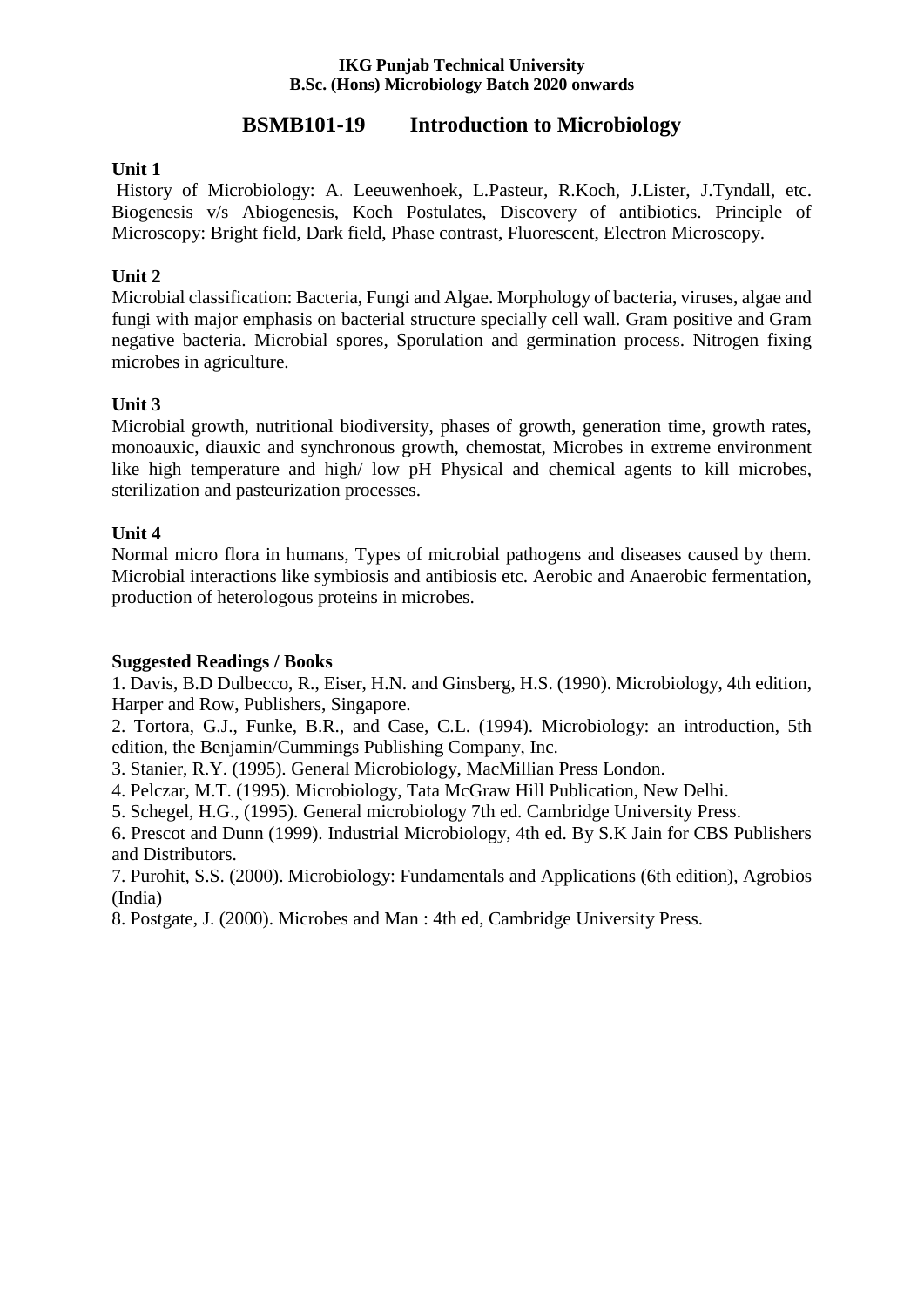## **BSMB102-19 Introduction to Microbiology Lab List of Practical**

- 1. Aseptic techniques
- 2. Cleaning of glass wares, Preparation of media, Cotton plugging and sterilization
- 3. Isolation of bacteria from air, water and soil
- 4. Personal hygiene- Microbes from hands, Tooth-Scum and other body parts.
- 5. Dilution and pour plating techniques.
- 6. Growth curve of microorganisms.
- 7. Culture from body fluids (Stools, Urine, Blood).
- 8. Alcoholic and mixed acid fermentation.
- 9. Simple staining.
- 10. Differential staining- Gram staining
- 11. Identification of bacteria by Biochemical analysis of bacteria: Oxidase test, catalase test, MR-VP test.
- 12. Slide identification from permanent slides.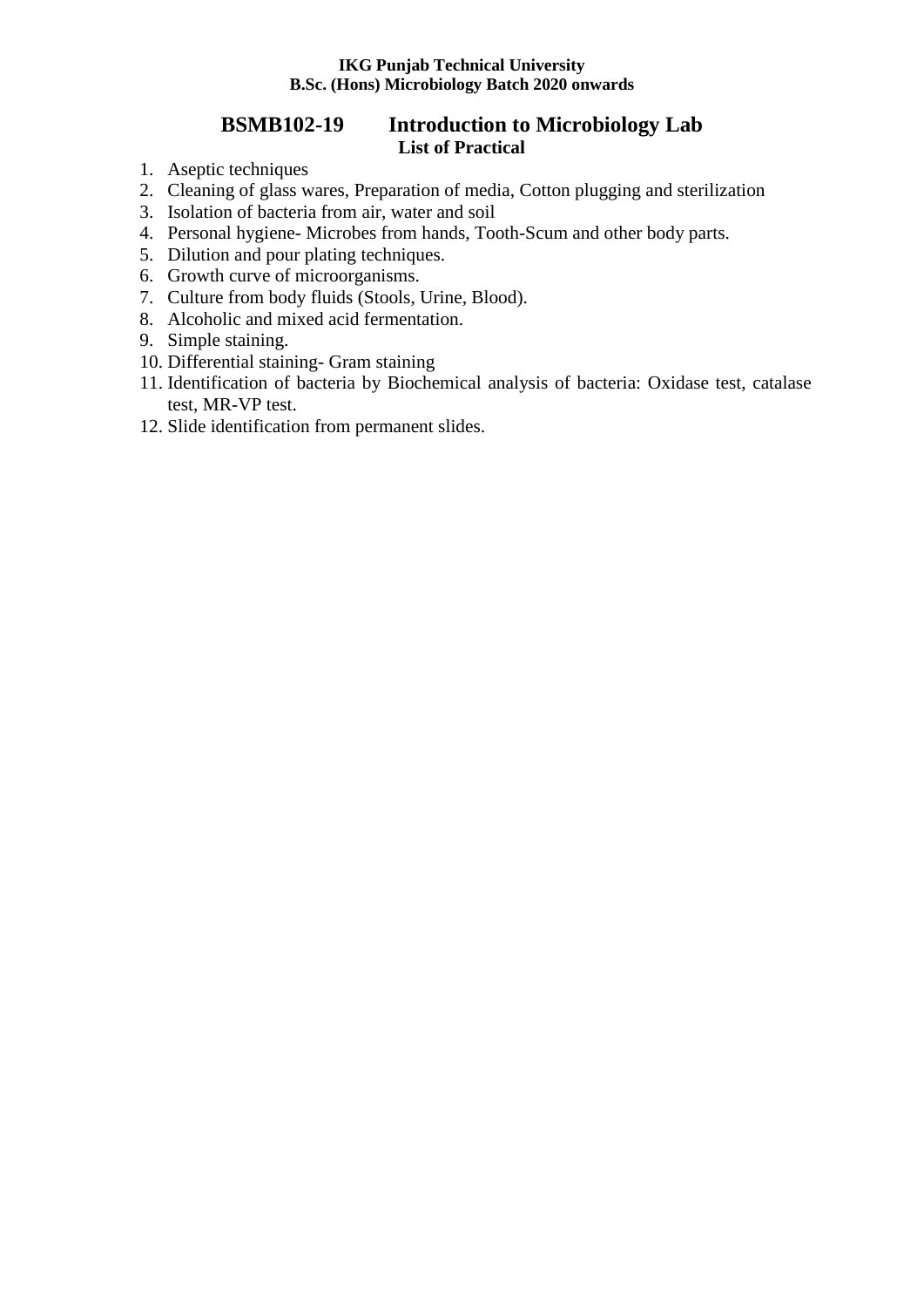# **BSMB103-19 Chemistry-I**

### **Unit-1**

Atomic Structure : Bohr's atomic model & limitation. Idea of de Broglie matter weaves. Hisenberg's uncertainty principle. Schrödinger's wave equation. Significance of wave function. Quantum numbers. Multielectron system-Pauli's exclusion principal, Hunds rules of maximum multiplicity. Stability of half filled full field orbitals, Afbau principal & its limitation. Electronic configuration of atoms.

### **Unit-2**

Bonding in organic compounds: Classification, trivial names and IUPAC system of nomenclature of organic compounds. Nature of covalent bond and its orbital representation. Hybridization, bond energy, polarity of bond & dipole moment of molecules, inductive effect, hydrogen bond, conjugation, resonance. Hemolytic & heterolytic fission of bonds electrophiles & nucleophiles, carbonation, carbon ions and radicals- there stability, geometry & generation.

#### **Unit-3**

Stereochemistry: Dissymmetric Molecules: Different types of Isomerism, Structural Isomers, Geometrical, Stereoisomerism, Configurational Isomers, Conformational Isomers, Concept of asymmetric carbon atom, Enantiomers, Diastereiosmers, Stereogenic atom / center, Chirotopic / Achirotopic Centre, Protereoisomerism, Concept of Topicity of Ligands and Faces (Homotopic, Enantiotopic, Diastereotopic atoms and groups; Prochiral, Homotopic, Enantiotopic, Diastereotopic Faces), Projection Structures of Streoisomers (Fischer, Swahorse, Newman, Flying-Wedge projection and Interconversion of these projections formulas) of simple molecules containing one or two asymmetric carbon atom,

## **Unit-4**

Optical isomerism, Optical activity, Element of symmetry and chirality, Meso compounds, Chiral centers and the number of stereoisomers, Racemic modifications, Racemic mixture or (+/-)-Conglomerate, Racemic Compounds or racenate, Stereochemical nomenclature of Stereoisomers containing chiral centers(R/S and E/Z or cis-trans or sec cis- sec trans of C=C system);D,L system of designation; Pro-R, Pro-S, Re, Si, Erythro, threo, Pref and Praf designation of enantiotopic groups and atoms; Chirality of Organic molecules without chiral center and concept of chiral axis.

#### **Suggested Readings / Books**

- 1. J.D. Lee, Inorganic Chemistry, 5th edition chapman & Hall, London.
- 2. Inorganic Chemistry by Puri, Sharma and Kalia
- 3. F.A. Cotton and G. Wilkinson, Advanced Inorganic Chemistry
- 4. F. Basalo and R.C. Johson, Co-ordination Chemistry,1964.
- 5. Organic Chemistry FINAR IL
- 6. Organic Chemistry \_ Morrison and Boyd
- 7. Voge's text book of Organic Chemistry Furniss
- 8. Organic Chemistry Ege Sezham
- 9. Atkin's Physical Chemistry by Peter Atkins and Julio de Paulk. Publisher Oxford University Press • Textbook of Physical chemistry by Samuel Glasston. MacMillan India Ltd
- 10. Kalyani Physical Chemistry by K.L. Chug and S.L. Agnish. Kalyani Publisher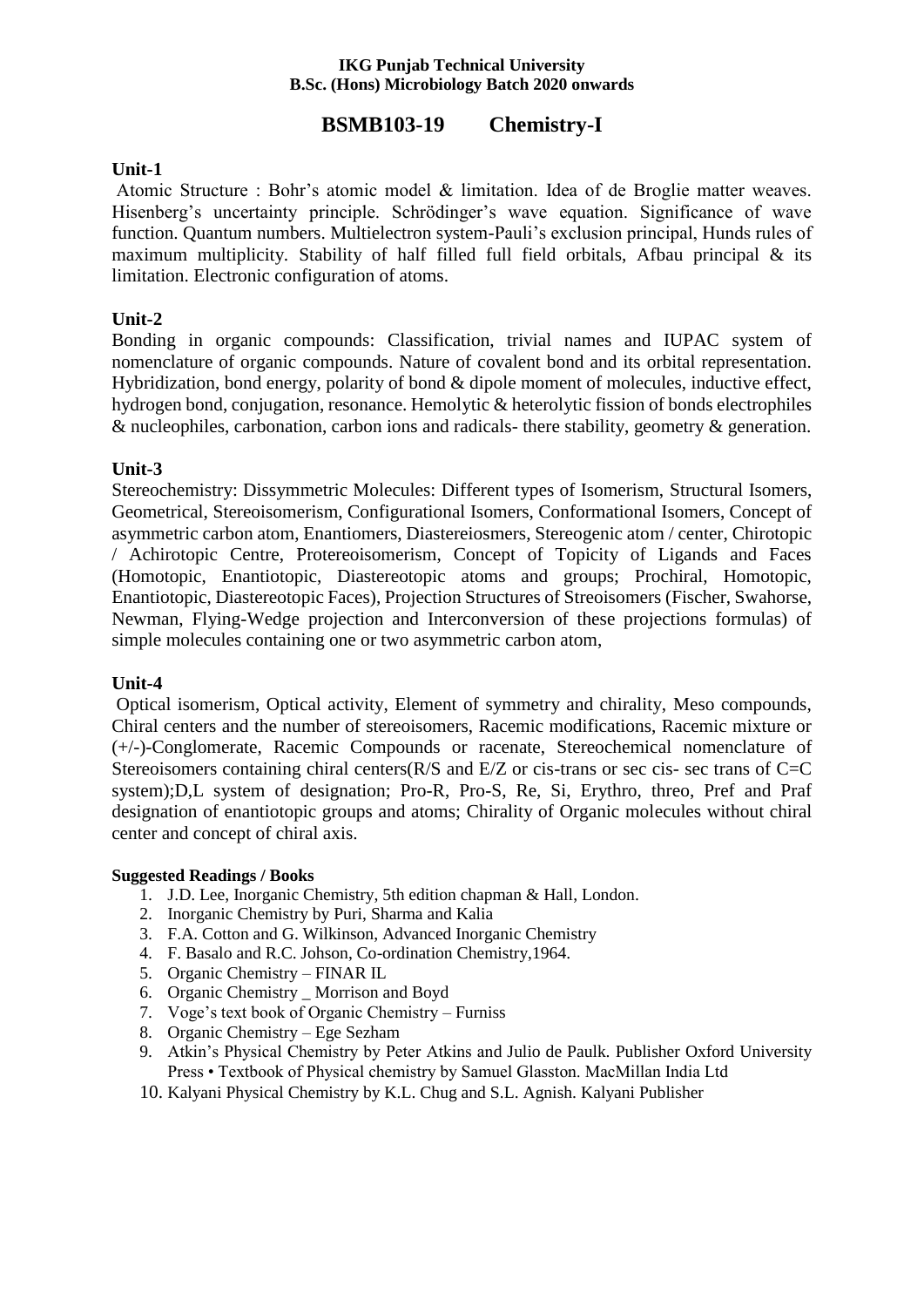# **BSMB104-19 Chemistry -1 Lab**

# **List of practical's**

1. Separation of constituents present in an inorganic mixture containing two cations only (constituents having large difference in Rf values to be provided.

2. Preparation of any one of the following compounds

(i). Acetanilide

(ii). Asprin

(iii). p-Nitroacetanilide

(iv). Aniline yellow or 2 - Naphthol Aniline dye.

3. Qualitative analysis

Determination of one cation and one anion in a given salt.

Cation:- Pb<sup>2+</sup>, Cu<sup>2+</sup> As<sup>3+</sup>, Al<sup>3+</sup>, Fe<sup>3+</sup>, Mn<sup>2+</sup>, Zn<sup>2+</sup>, Cu<sup>2+</sup>, Co<sup>2+</sup>, Ni<sup>2+</sup>, Ca<sup>2+</sup>, Sr<sup>2+</sup>, Ba<sup>2+</sup>,  $Mg^{2+}$ , NH<sub>4</sub><sup>+</sup>

Anions:-  $CO_3^2$ <sup>2-</sup>,  $SO_3^2$ <sup>2-</sup>,  $SO_4^2$ <sup>2-</sup>,  $NO_2^-$ ,  $NO_3^-$ ,  $Cl^-$ ,  $Br^-$ ,  $\Gamma$ ,  $PO_4^3$ <sup>-</sup>,  $C_2O_4^2$ <sup>-</sup>,  $CH_3COO^-$ (Note: Insoluble salts included)

4. Tests for the functional groups present in organic compounds:

Unsaturation, alcoholic, phenolic, aldehydic, ketonic, carboxylic and amino (Primary) groups.

5. Characteristic tests of carbohydrates, fats and proteins in pure samples and their detection in given food stuffs.

6. Detection of adulteration in various samples like oil, milk, pulses, spices etc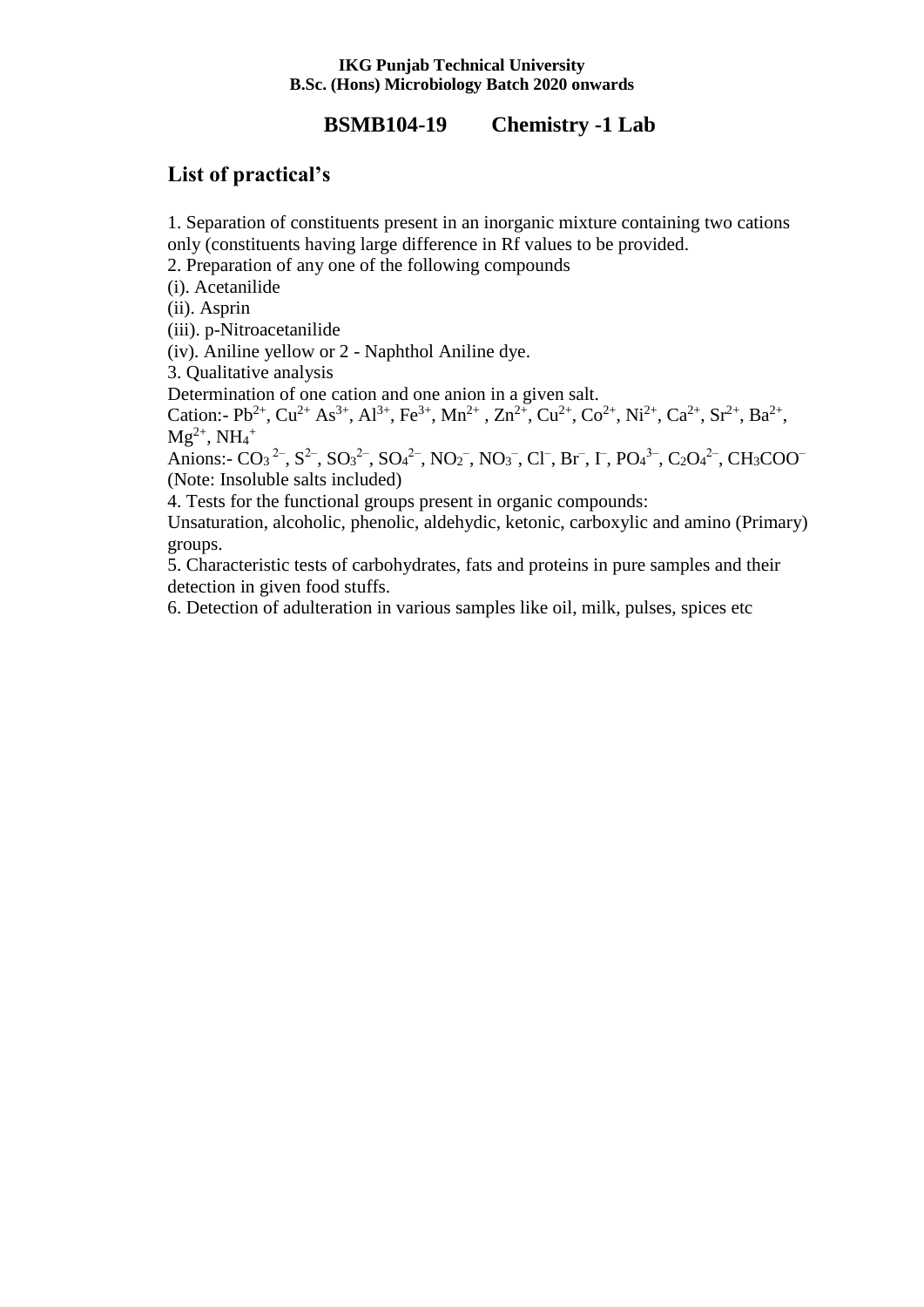# **BSMB105-19 Cell Biology**

**Unit I** Cell as a basic unit of living systems: Cell structure and the cell theory, Broad and detailed classification of cell types within an organism. Different levels of organization of cells.

**Unit -2** Cell division and Cell cycle: Cell interaction; Cell locomotion, Muscle and Nerve cells, Cell senescence and death, Cell differentiation.

**Unit -3** Structure and function of cell organelles: Ultrastructure of cell membrane, cytosol, golgi bodies, endoplasmic reticulum (rough and smooth), ribosomes, Cytoskeletal structures (actin, microtubules etc.), Mitochondria, chloroplasts, lysosomes, peroxisomes. Nucleus (nuclear membrane, nucleoplasm, nucleolus, chromatin).

**Unit -4** Fixation and Staning; Freeze drying and freeze substitution, Microtome and Embedding, Chemical basis of staining, Cytophotometric Methods.

## **Suggested Readings / Books**

- 1. Cell and molecular Biology: De Roberties
- 2. Cell Biology: Bruce Albert's
- 3. Cell Biology: Dowben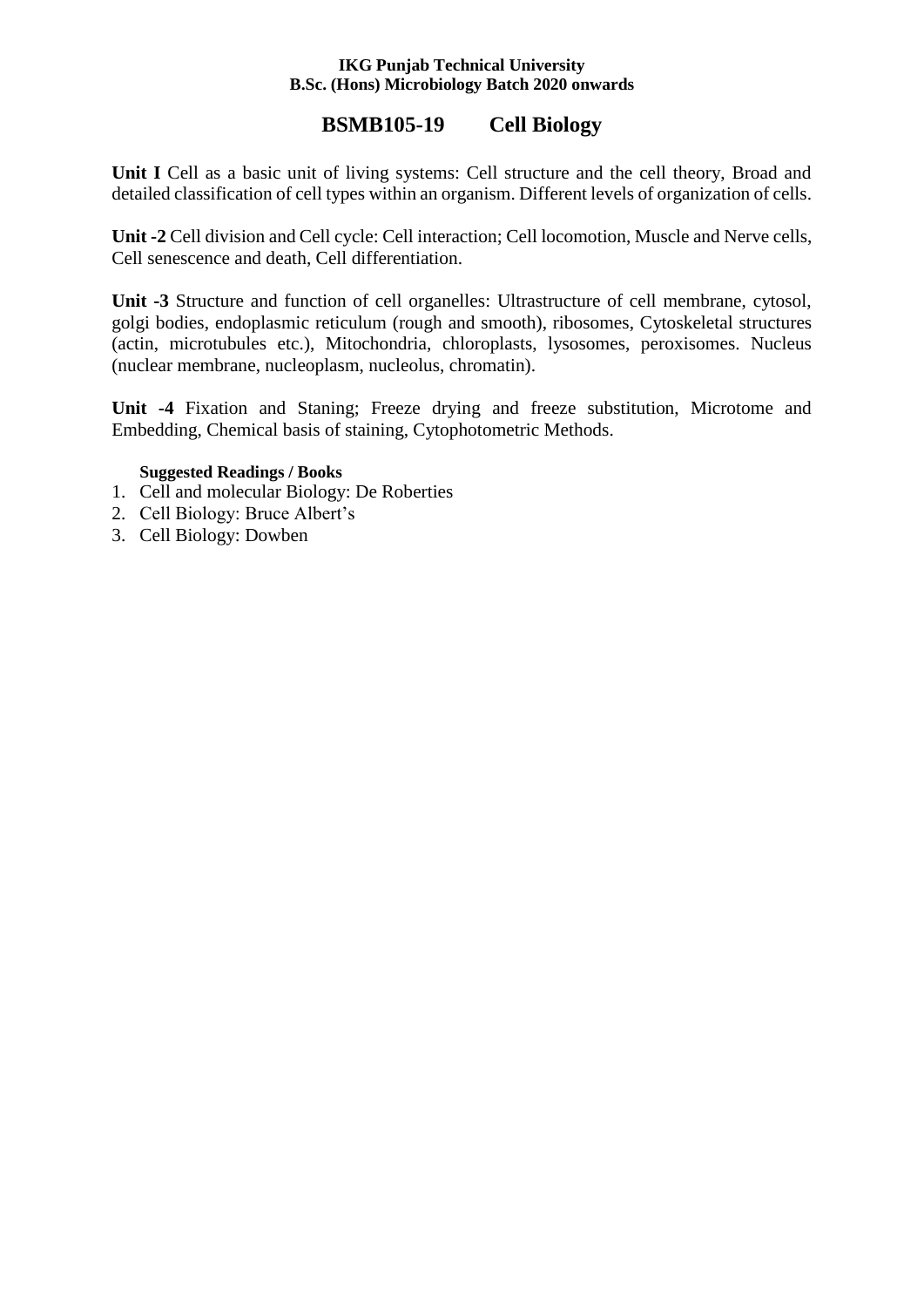# **BSMB106-19 Cell Biology Lab**

# **List of Practicals**

- 1. Sub Cellular Fractionation and marker enzymes
- 2. Mitosis and Meiosis
- 3. Vital staining for visualizing cell organelles
- 4. Histochemical Techniques
- 5. Centrifugation
- 6. Chromatogarphy-Paper and Thin Layer chromatography
- 7. Microscopy: Bright field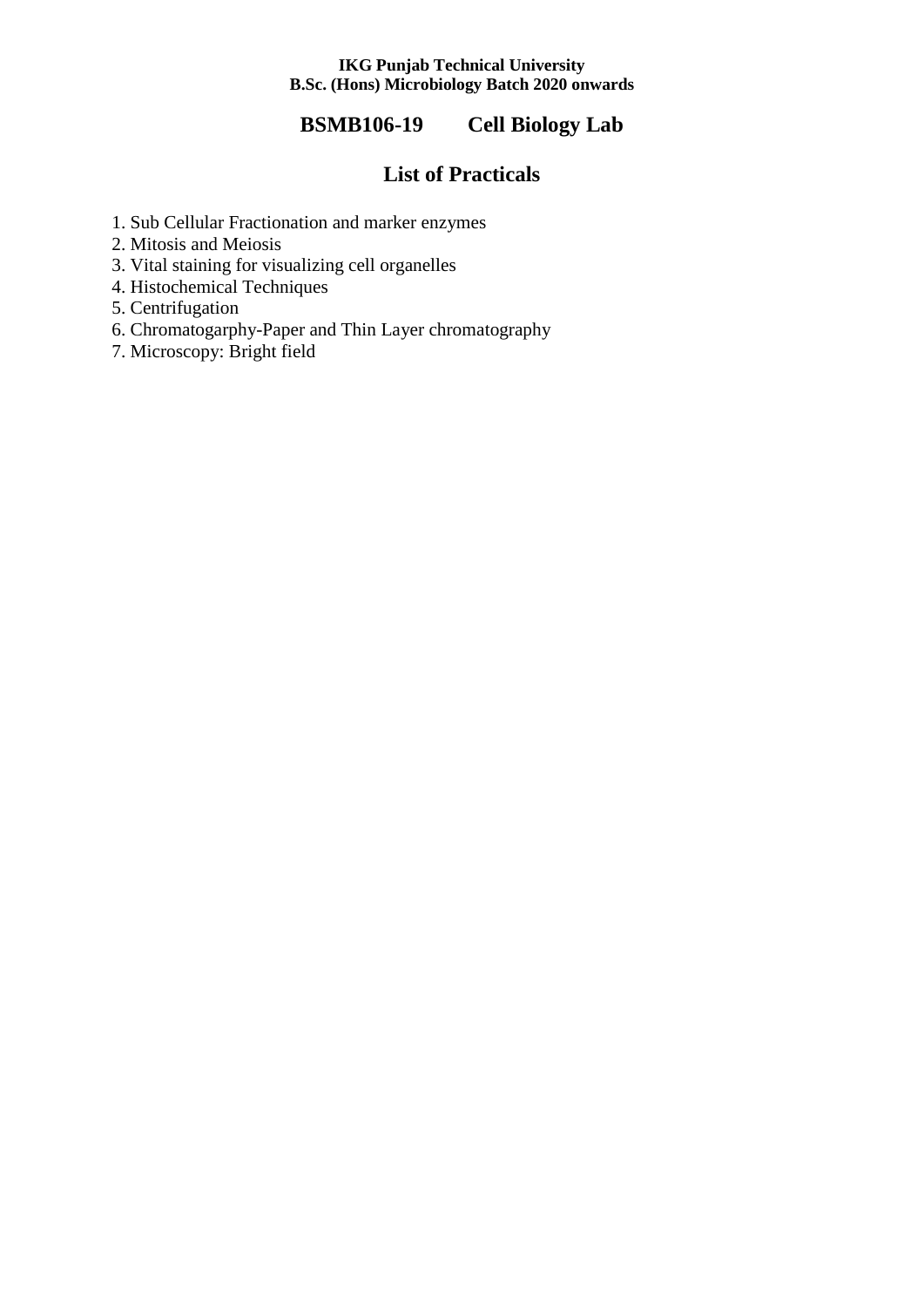# **BSMB107-19 Basics of Biosciences**

## **Unit 1**

Diversity in the living world; The living world, Biological classification, Kingdom Monera, Kingdom Protista, Kingdom Fungi, Plant kingdom; Classification of animals in general.

## **Unit 2**

Structural organization in plants; Morphology of flowering plants, Anatomy of plants.

## **Unit 3**

Structural organization in animals; Structural organization in animals: animal tissues, morphology and anatomy of animals.

## **Unit 4**

Cell- Basic unit of life; Cell theory, Cell structure and functions; Cell cycle and cell division; Bio-molecules.

# **BSMB108-19 Basics of Bioscience Lab List of Practicals**

- 1. General guidelines for Good lab Practices
- 2. Description of flowers including floral diagram, floral formula, V.S. of flower of the representative genera of families mentioned in syllabus.
- 3. Simple staining
- 4. Tissue sectioning and microscopic analysis
- 5. Bright field microscopy
- 6. Each student required to submit a family wise herbarium consisting of at least 20 properly pressed and mounted plants.
- 7. Identification of animal specimens (chordates and non chordates).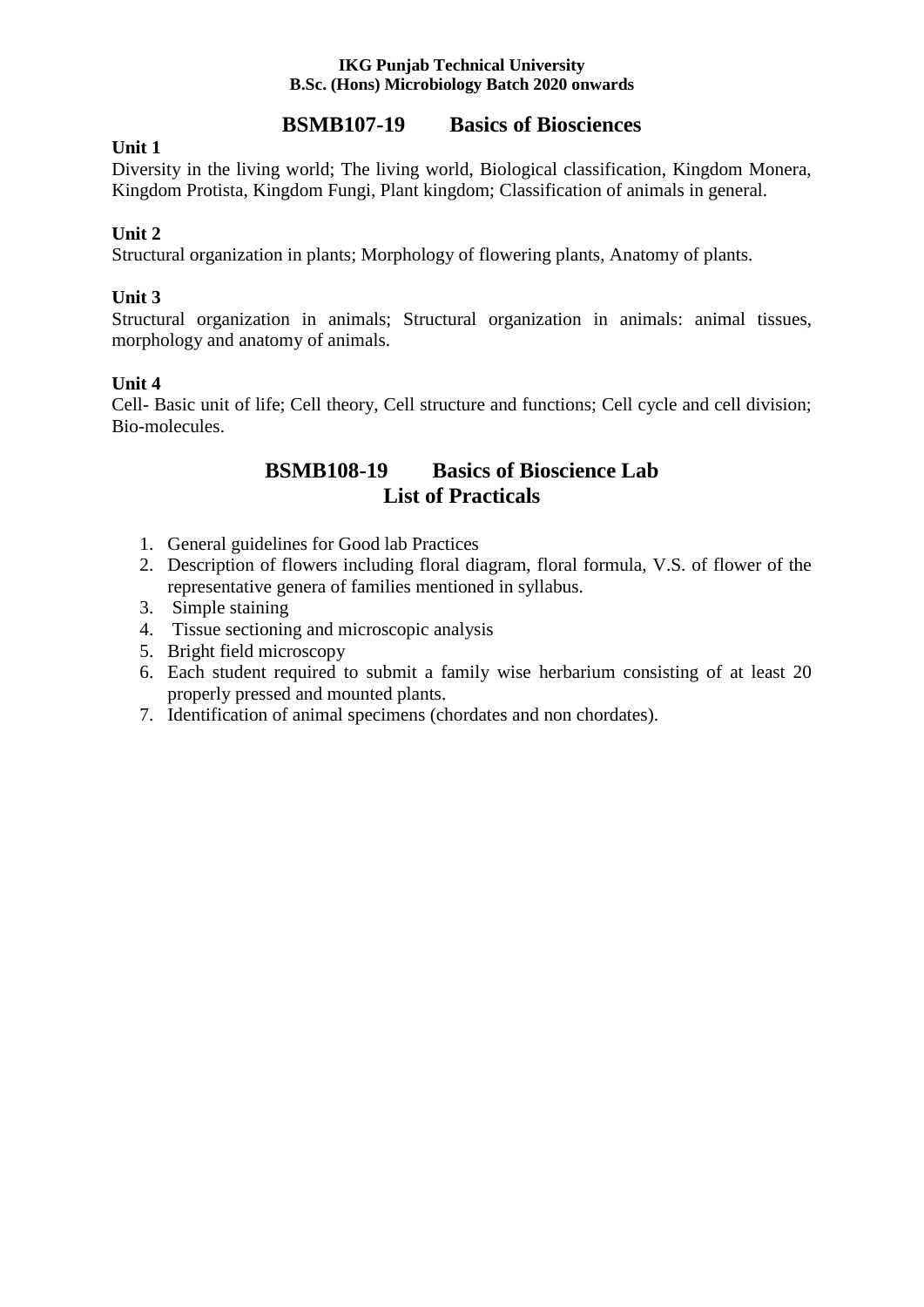# **BTHU103-18 English**

## **Unit-1 (Introduction)**

Theory of Communication, Types and modes of Communication, Communication at Workplace.

## **Unit- 2 (Language of Communication)**

Verbal and Non-verbal, Spoken and Written, Personal, Social and Business, Barriers and Strategies, Intra-personal, Inter-personal and Group communication.

## **Unit-3 (Reading and Understanding)**

Close Reading, Comprehension, Summary Paraphrasing, Analysis and Interpretation, Translation (from Hindi/Punjabi to English and vice-versa), Literary/Knowledge Texts, Common Everyday Situations: Conversations and Dialogues.

## **Unit-4 (Writing Skills)**

Documenting, Report Writing, Making notes, Letter writing-Formal and Informal.

## **Suggested Readings**:

- 1. Fluency in English Part II, Oxford University Press, 2006.
- 2. Business English, Pearson, 2008.
- 3. Language, Literature and Creativity, Orient Blackswan, 2013.
- 4. Language through Literature (forthcoming) ed. Dr. Gauri Mishra, Dr Ranjana Kaul, Dr Brati Biswas • On Writing Well. William Zinsser. Harper Resource Book. 2001
- 5. Study Writing. Liz Hamp-Lyons and Ben Heasly. Cambridge University Press. 2006.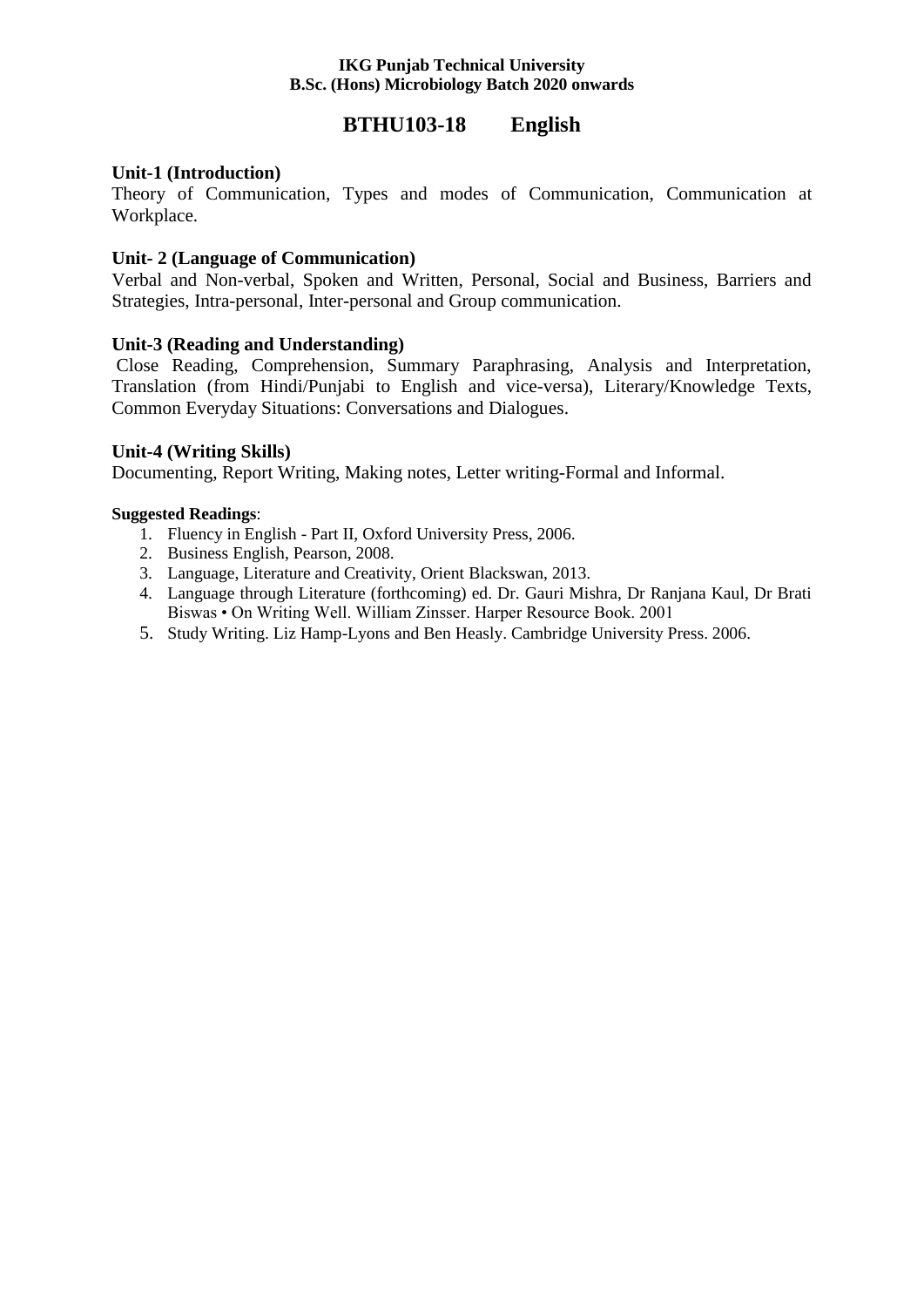## **BTHU104-18 English Lab**

Interactive practice sessions in Language Lab on Oral Communication •Listening Comprehension •Self Introduction, Group Discussion and Role Play •Common Everyday Situations: Conversations and Dialogues •Communication at Workplace •Interviews •Formal Presentations •Monologue •Effective Communication/ Mis-Communication •Public Speaking

## **Suggested Readings**:

- 1. Fluency in English -Part II, Oxford University Press, 2006.
- 2. Business English, Pearson, 2008.
- 3. Practical English Usage. Michael Swan. OUP. 1995.
- 4. Communication Skills. Sanjay Kumar and Pushp Lata. Oxford University Press. 2011.
- 5. Exercises in Spoken English. Parts. I-III. CIEFL, Hyderabad. Oxford University Press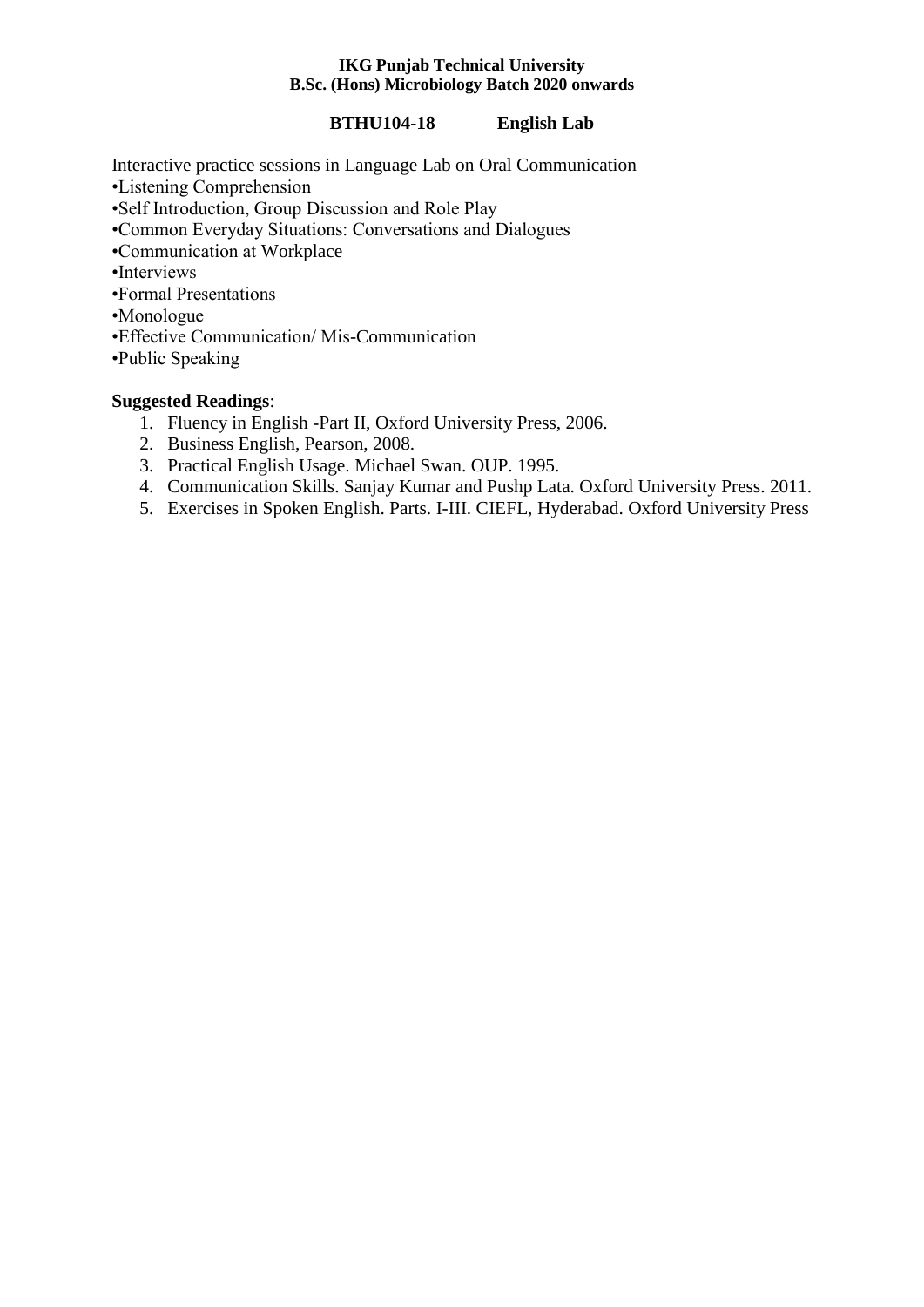# **HVPE101-18 Human Values, De-addiction and Traffic Rules Ability enhancement Compulsory Course (AECC)**

## **Module 1: Course Introduction - Need, Basic Guidelines, Content and Process for Value Education**

1. Understanding the need, basic guidelines, content and process for Value Education

2. Self Exploration–what is it? - Its content and process; 'Natural Acceptance' and Experiential Validation- as the mechanism for self exploration

3. Continuous Happiness and Prosperity- A look at basic Human Aspirations

4.Right understanding, Relationship and Physical Facilities- the basic requirements for fulfillment of aspirations of every human being with their correct priority

5.Understanding Happiness and Prosperity correctly- A critical appraisal of the current scenario.

6. Method to fulfil the above human aspirations: understanding and living in harmony at various levels

# **Module 2: Understanding Harmony in the Human Being - Harmony in Myself**

7. Understanding human being as a co-existence of the sentient 'I' and the material 'Body'

8. Understanding the needs of Self ('I') and 'Body' - Sukh and Suvidha

9. Understanding the Body as an instrument of 'I' (I being the doer, seer and enjoyer) 10.Understanding the characteristics and activities of 'I'and harmony in 'I'

11. Understanding the harmony of I with the Body: Sanyam and Swasthya; correct appraisal of Physical needs, meaning of Prosperity in detail.

12. Programs to ensure Sanyam and Swasthya - Practice Exercises and Case Studies will be taken up in Practice Sessions.

**Module 3**: Understanding Harmony in the Family and Society- Harmony in Human-Human Relationship.

13. Understanding harmony in the Family- the basic unit of human interaction

14. Understanding values in human-human relationship; meaning of Nyaya and program for its fulfillment to ensure Ubhay-tripti; Trust (Vishwas) and Respect (Samman) as the foundational values of relationship

15.Understanding the meaning of Vishwas; Difference between intention and competence

16. Understanding the meaning of Samman, Difference between respect and differentiation; the other salient values in relationship

17. Understanding the harmony in the society (society being an extension of family): Samadhan, Samridhi, Abhay, Sah-astitva as comprehensive Human Goals

18. Visualizing a universal harmonious order in society- Undivided Society (AkhandSamaj), Universal Order (SarvabhaumVyawastha )- from family to world family! - Practice Exercises and Case Studies will be taken up in Practice Sessions.

## **Module 4: Understanding Harmony in the Nature and Existence - Whole existence as Coexistence.**

19.Understanding the harmony in the Nature

20.Interconnectedness and mutual fulfillment among the four orders of nature- recyclability and self- regulation in nature

21.Understanding Existence as Co-existence (Sah-astitva) of mutually interacting units in allpervasive space

22. Holistic perception of harmony at all levels of existence - Practice Exercises and Case Studies will be taken up in Practice Sessions.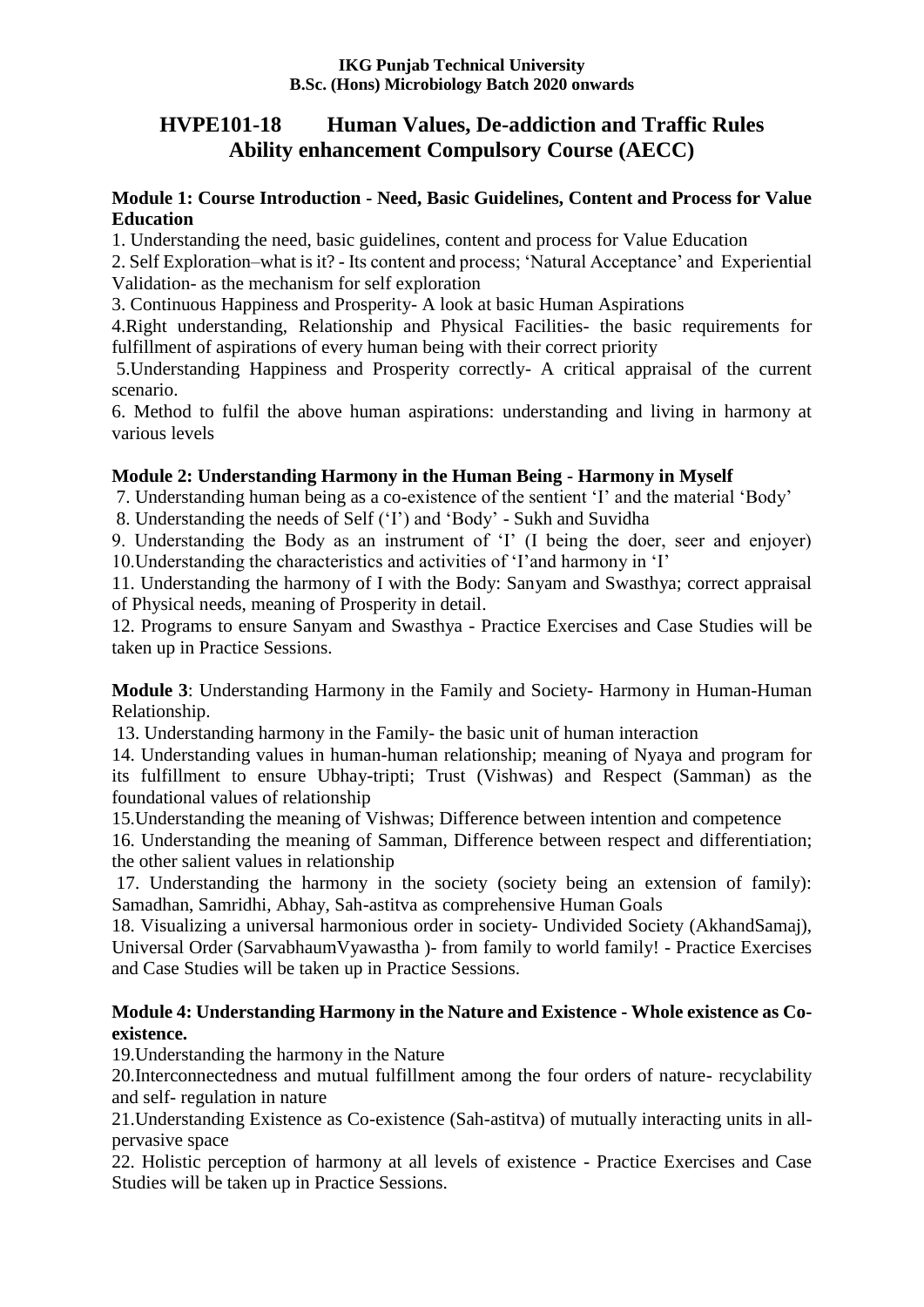## **Module 5: Implications of the above Holistic Understanding of Harmony on Professional Ethics**.

23. Natural acceptance of human values

24. Definitiveness of Ethical Human Conduct

25.Basis for Humanistic Education, Humanistic Constitution and Humanistic Universal Order 26. Competence in professional ethics: a) Ability to utilize the professional competence for augmenting universal human order, b) Ability to identify the scope and characteristics of people-friendly and eco-friendly production systems, c) Ability to identify and develop appropriate technologies and management patterns for above production systems.

27. Case studies of typical holistic technologies, management models and production systems 28. Strategy for transition from the present state to Universal Human Order: a) At the level of individual: as socially and ecologically responsible engineers, technologists and managers b) At the level of society: as mutually enriching institutions and organizations

## **Reference Books**

1. Ivan Illich, 1974, Energy & Equity, The Trinity Press, Worcester, and HarperCollins, USA

2. E.F. Schumacher, 1973, Small is Beautiful: a study of economics as if people mattered, Blond & Briggs, Britain.

3. A Nagraj, 1998, Jeevan Vidya ek Parichay, Divya Path Sansthan, Amarkantak.

4. Sussan George, 1976, How the Other Half Dies, Penguin Press. Reprinted 1986, 1991

5. PL Dhar, RR Gaur, 1990, Science and Humanism, Commonwealth Purblishers.

6. A.N. Tripathy, 2003, Human Values, New Age International Publishers.

7. Subhas Palekar, 2000, How to practice Natural Farming, Pracheen(Vaidik) Krishi Tantra Shodh, Amravati.

8. Donella H. Meadows, Dennis L. Meadows, Jorgen Randers, William W. Behrens III, 1972, Limits to Growth – Club of Rome's report, Universe Books.

9. E G Seebauer & Robert L. Berry, 2000, Fundamentals of Ethics for Scientists & Engineers , Oxford University Press

10. M Govindrajran, S Natrajan & V.S. Senthil Kumar, Engineering Ethics (including Human IK Gujral Punjab Technical University Jalandhar B.Sc. Biotechnology Batch 2018 Onwards Values), Eastern Economy Edition, Prentice Hall of India Ltd.

11. B P Banerjee, 2005, Foundations of Ethics and Management, Excel Books.

12. B L Bajpai, 2004, Indian Ethos and Modern Management, New Royal Book Co., Lucknow. Reprinted 2008.

## **Relevant CDs, Movies, Documentaries & Other Literature:**

1. Value Education website, [http://uhv.ac.in](http://uhv.ac.in/)

- 2. Story of Stuff, [http://www.storyofstuff.com](http://www.storyofstuff.com/)
- 3. Al Gore, An Inconvenient Truth, Paramount Classics, USA
- 4. Charlie Chaplin, Modern Times, United Artists, USA
- 5. IIT Delhi, Modern Technology the Untold Story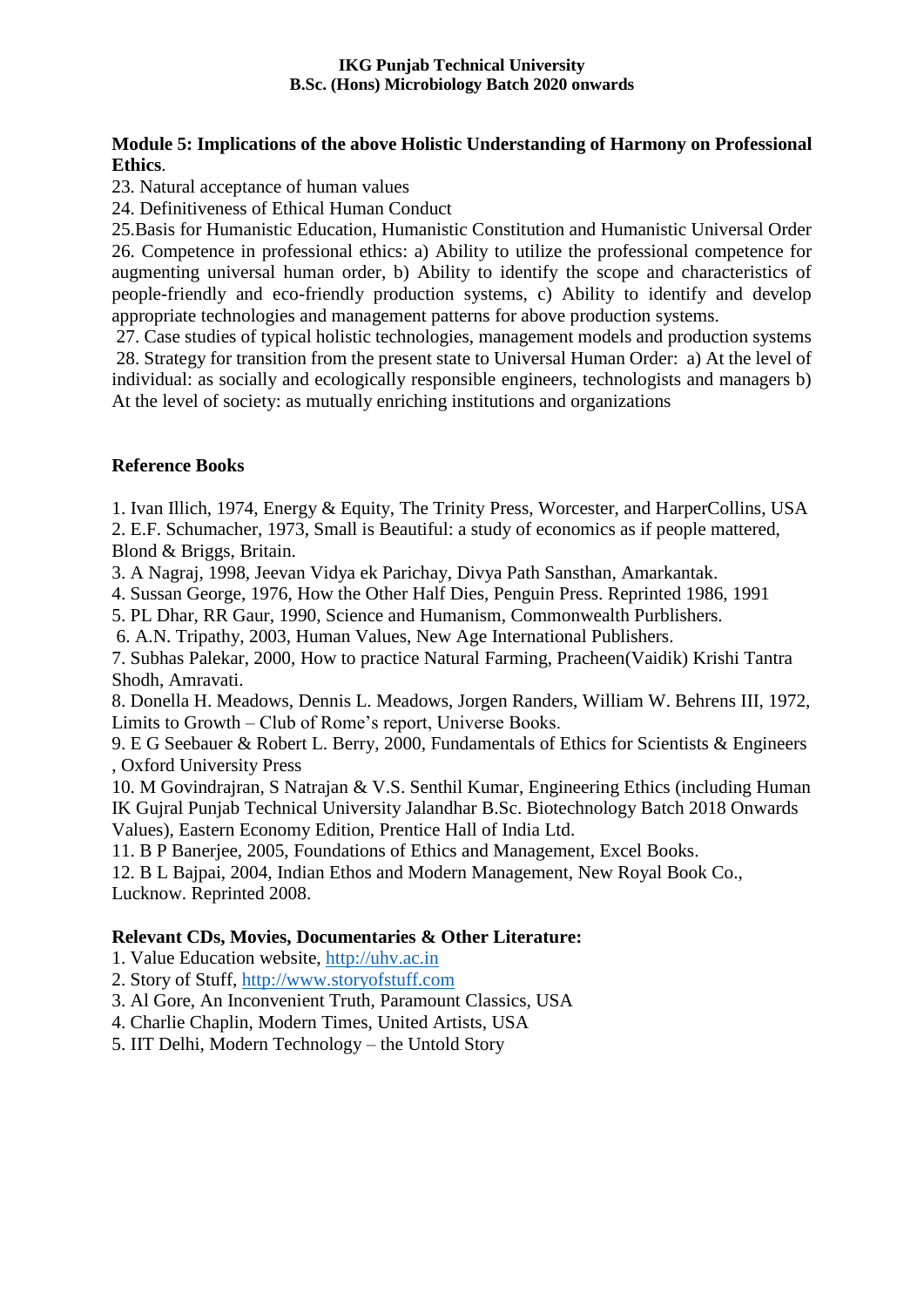# **HVPE102-18 Human Values, De-addiction and Traffic Rules Lab Ability enhancement Compulsory Course (AECC)**

One each seminar will be organized on Drug De-addiction and Traffic Rules. Eminent scholar and experts of the subject will be called for the Seminar atleast once during the semester. It will be binding for all the students to attend the seminar.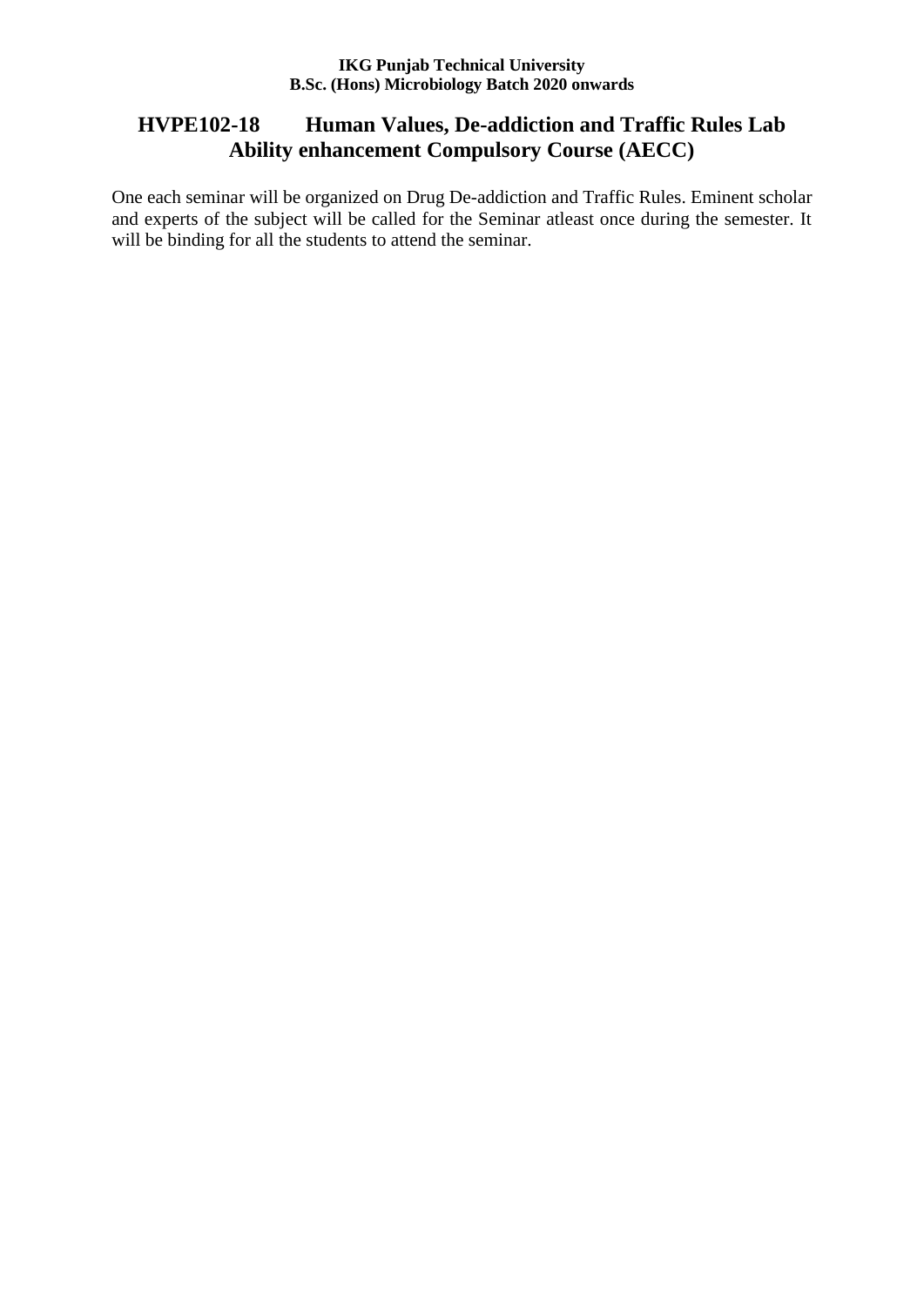# **BSMB201-19 Bacteriology**

**Unit I** Cell organization Cell size, shape and arrangement, glycocalyx, capsule, flagella, endoflagella, fimbriae and pili. Cell-wall: Composition and detailed structure of Gram-positive and Gram-negative cell walls, Archaebacterial cell wall, Gram and acid fast staining mechanisms, lipopolysaccharide (LPS), sphaeroplasts, protoplasts, and L-forms. Effect of antibiotics and enzymes on the cell wall. Cell Membrane: Structure, function and chemical composition of bacterial and archaeal cell membranes. Cytoplasm: Ribosomes, mesosomes, inclusion bodies, nucleoid, chromosome and plasmids Endospore: Structure, formation, stages of sporulation.

## **Unit II** Bacteriological techniques

Pure culture isolation: Streaking, serial dilution and plating methods; cultivation, maintenance and preservation/stocking of pure cultures; cultivation of anaerobic bacteria, and accessing non-culturable bacteria. Microscopy Bright Field Microscope, Dark Field Microscope, Phase Contrast Microscope, Fluoresence Microscope, Confocal microscopy, Scanning and Transmission Electron Microscope

**Unit III** Growth and nutrition Nutritional requirements in bacteria and nutritional categories; Culture media: components of media, natural and synthetic media, chemically defined media, complex media, selective, differential, indicator, enriched and enrichment media Physical methods of microbial control: heat, low temperature, high pressure, filtration, desiccation, osmotic pressure, radiation Chemical methods of microbial control: disinfectants, types and mode of action. Reproduction in Bacteria Asexual methods of reproduction, logarithmic representation of bacterial populations, phases of growth, calculation of generation time and specific growth rate

## **Unit IV** Important archaeal and eubacterial groups

Archaebacteria: General characteristics, phylogenetic overview, genera belonging to Nanoarchaeota (Nanoarchaeum), Crenarchaeota (Sulfolobus, Thermoproteus) and Euryarchaeota [Methanogens (Methanobacterium, Methanocaldococcus), thermophiles (Thermococcus, Pyrococcus, Thermoplasma), and Halophiles (Halobacterium, Halococcus)] Eubacteria: Morphology, metabolism, ecological significance and economic importance of following groups: Gram Negative and Gram Positive Bacteria

## **Suggested Readings / Books**

- Atlas RM. (1997). Principles of Microbiology. 2nd edition. WM.T.Brown Publishers.
- Black JG. (2008). Microbiology: Principles and Explorations. 7th edition. Prentice Hall
- Madigan MT, and Martinko JM. (2014). Brock Biology of Micro-organisms. 14th edition. Parker J. Prentice Hall International, Inc.
- Pelczar Jr MJ, Chan ECS, and Krieg NR. (2004). Microbiology. 5th edition Tata McGraw Hill.
- Srivastava S and Srivastava PS. (2003). Understanding Bacteria. Kluwer Academic Publishers, Dordrecht
- Stanier RY, Ingraham JL, Wheelis ML and Painter PR. (2005). General Microbiology. 5th edition McMillan.
- Tortora GJ, Funke BR, and Case CL. (2008). Microbiology: An Introduction. 9th edition Pearson Education.
- Willey JM, Sherwood LM, and Woolverton CJ. (2013). Prescott's Microbiology. 9th edition. McGraw Hill Higher Education.
- Cappucino J and Sherman N. (2010). Microbiology: A Laboratory Manual. 9th edition. Pearson Education Limited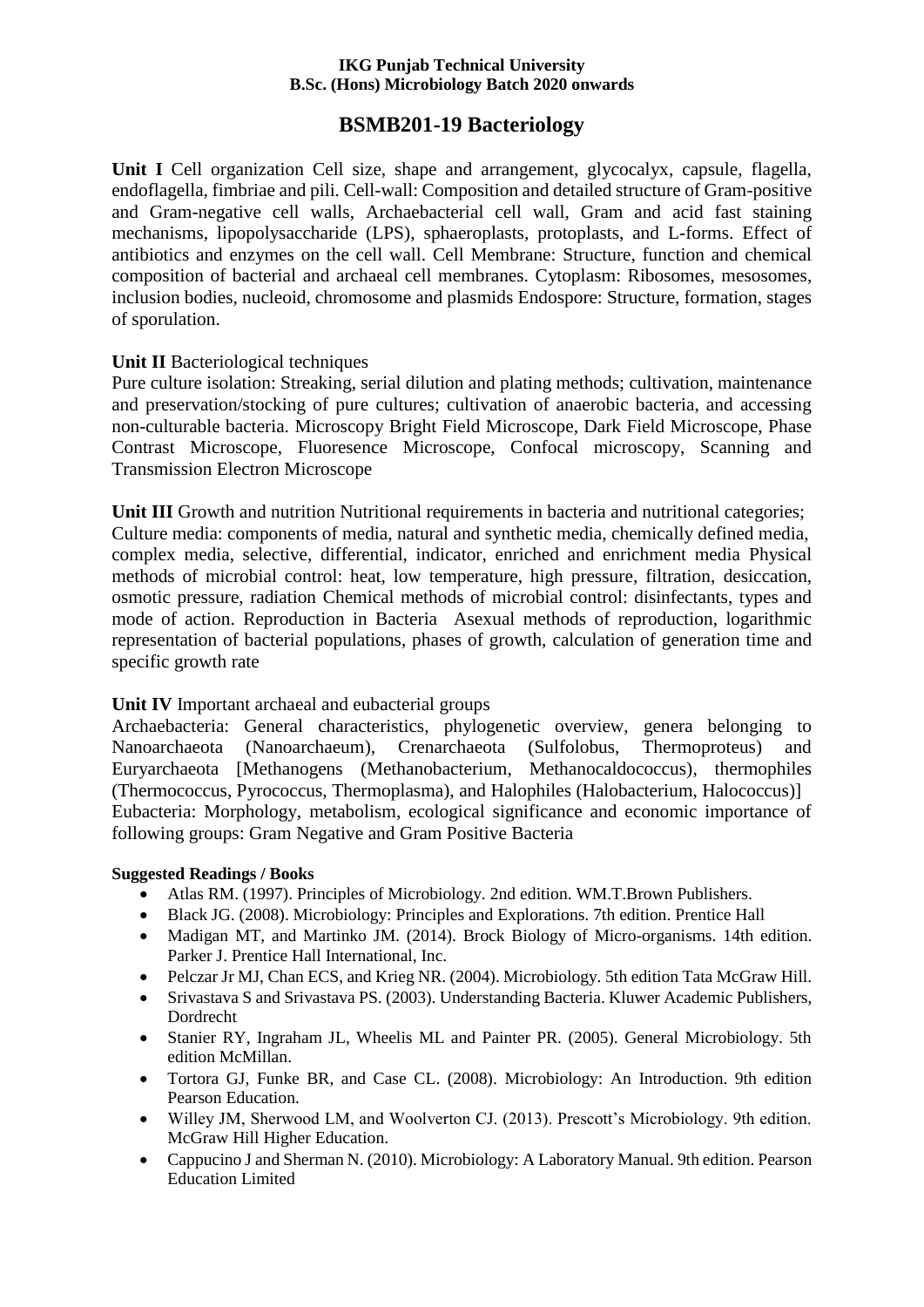# **BSMB 202-19 Bacteriology (Lab)**

- 1. Preparation of different media: synthetic media BG-11, Complex Media-Nutrient agar, McConkey agar, EMB agar.]
- 2. Simple staining
- 3. Negative staining
- 4. Gram's staining
- 5. Acid fast staining-permanent slide only.
- 6. Capsule staining
- 7. Endospore staining.
- 8. Isolation of pure cultures of bacteria by streaking method.
- 9. Preservation of bacterial cultures by various techniques.
- 10. Estimation of CFU count by spread plate method/pour plate method.
- 11. Motility by hanging drop method.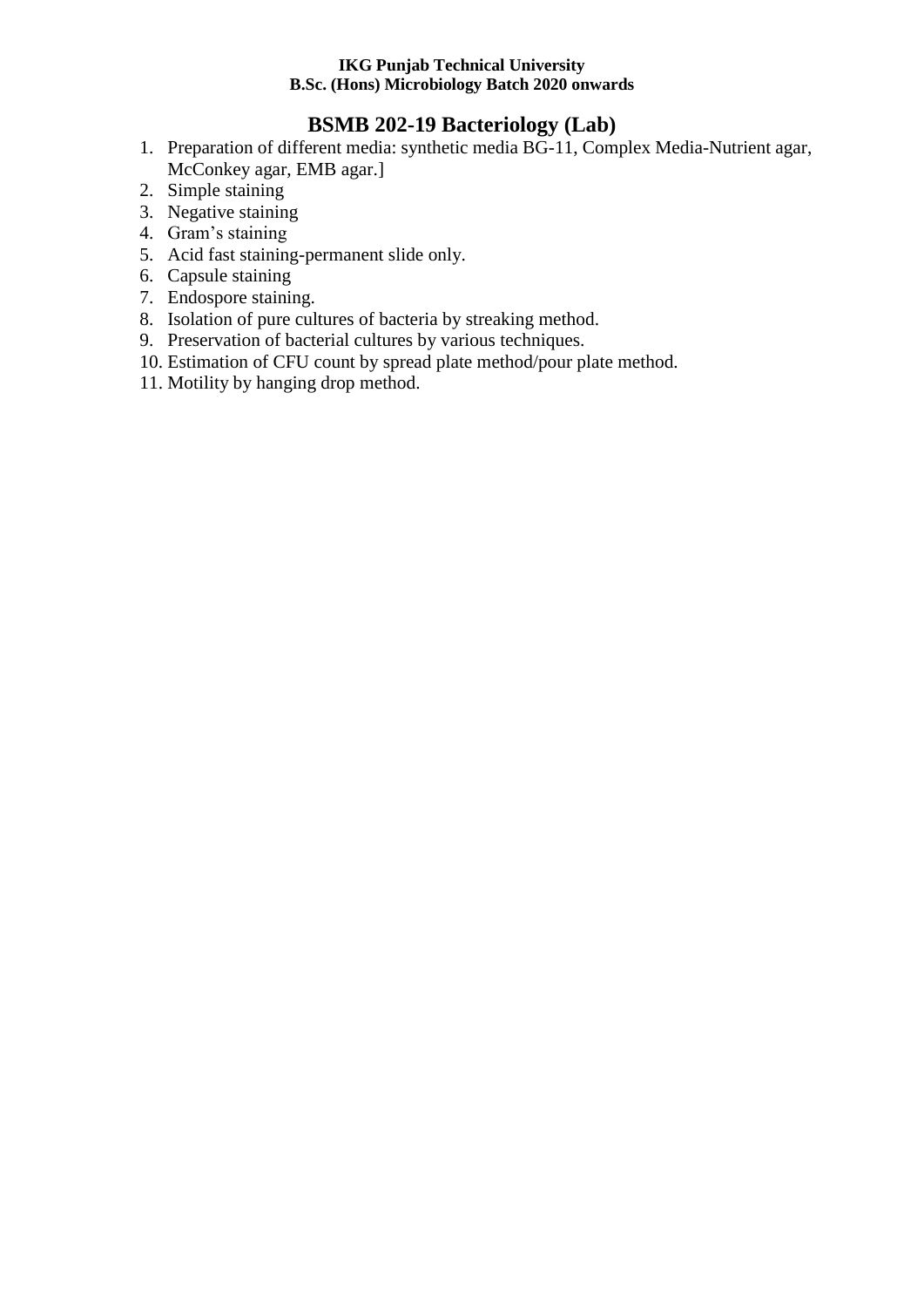# **BSMB 203-19 Fundamentals of Biochemistry**

**Unit I** Chemical foundations of life: Water: unique properties, its interactions in aqueous systems and ionization, water as a reactant. Chemical bonds: ionic, covalent, hydrogen, hydrophobic, vanderwaal interactions and salt bridges.

Carbohydrates: Families of monosaccharides Stereo isomerism of monosaccharides, epimers, mutarotation and anomers, enantiomers. Haworth projection formulae for glucose; Structures of biologically important sugar derivatives. Disaccharides, concept of reducing and nonreducing sugars, Polysaccharides, homo and hetero polysachharides, structural and storage polysaccharides. Carbohydrates as informational molecules.

**Unit II** Lipids Building blocks of lipids -fatty acids, glycerol, ceramide Storage lipids: triacyl glycerol and waxes; Structural lipids. Phosphoglycerides. Galactolipids, sulpholipids, etherlipids, sphingolipids and sterols Lipid functions: cell signals, cofactors, prostaglandins, pigments. Introduction of lipid micelles, monolayers, bilayers, structure, distribution and role of membrane lipids. Plant steroids, glycolipids (gangliosides and lipopolysaccharides)

**Unit III** Proteins: Amino acids: Structural features and classification, notation; Physical and optical properties (Stereoisomerism); Chemical properties (acid base properties, titration curve); Uncommon amino acids and their functions, Peptide bond and its properties; Oligopeptides: Structure and functions of naturally occurring glutathione and insulin and synthetic aspartame. Primary, secondary, tertiary and quaternary protein structure, Functions of proteins, Forces holding the polypeptide together. Structure and role of glycoconjugates proteoglycans, glycoproteins.

**Unit IV** Nucleic Acids and vitamins Nucleic acids: Structure and properties of purine and pyrimidine bases, nucleosides, nucleotides, nucleic acids. DNA structure – Watson-Crick model of DNA, forms of DNA; Structures of mRNA, tRNA and rRNA; Effect of acid and alkali on DNA. UV absorption by nucleic acids; Other functions of nucleotides - energy source, component of coenzymes and second messengers

Vitamins: Sources, structures, properties and functions of water and fat soluble vitamins. TPP, pyrodoxal phosphate, nicotinamide, flavin nucleotide, coenzyme A and biotin as coenzymes.

Suggested Readings / Books

1. Nelson DL and Cox MM (2008) Lehninger Principles of Biochemistry, 5th Edition., W.H. Freemanand Company,

2. Voet,D. and Voet J.G (2004) Biochemistry 3rd edition, John Wiley and Sons

3. Textbook of Biochemistry with Clinical Correlations (2011) 7th ed., Devlin, T.M., John Wiley & Sons, Inc. (New York), ISBN:978-0-470-28173-4.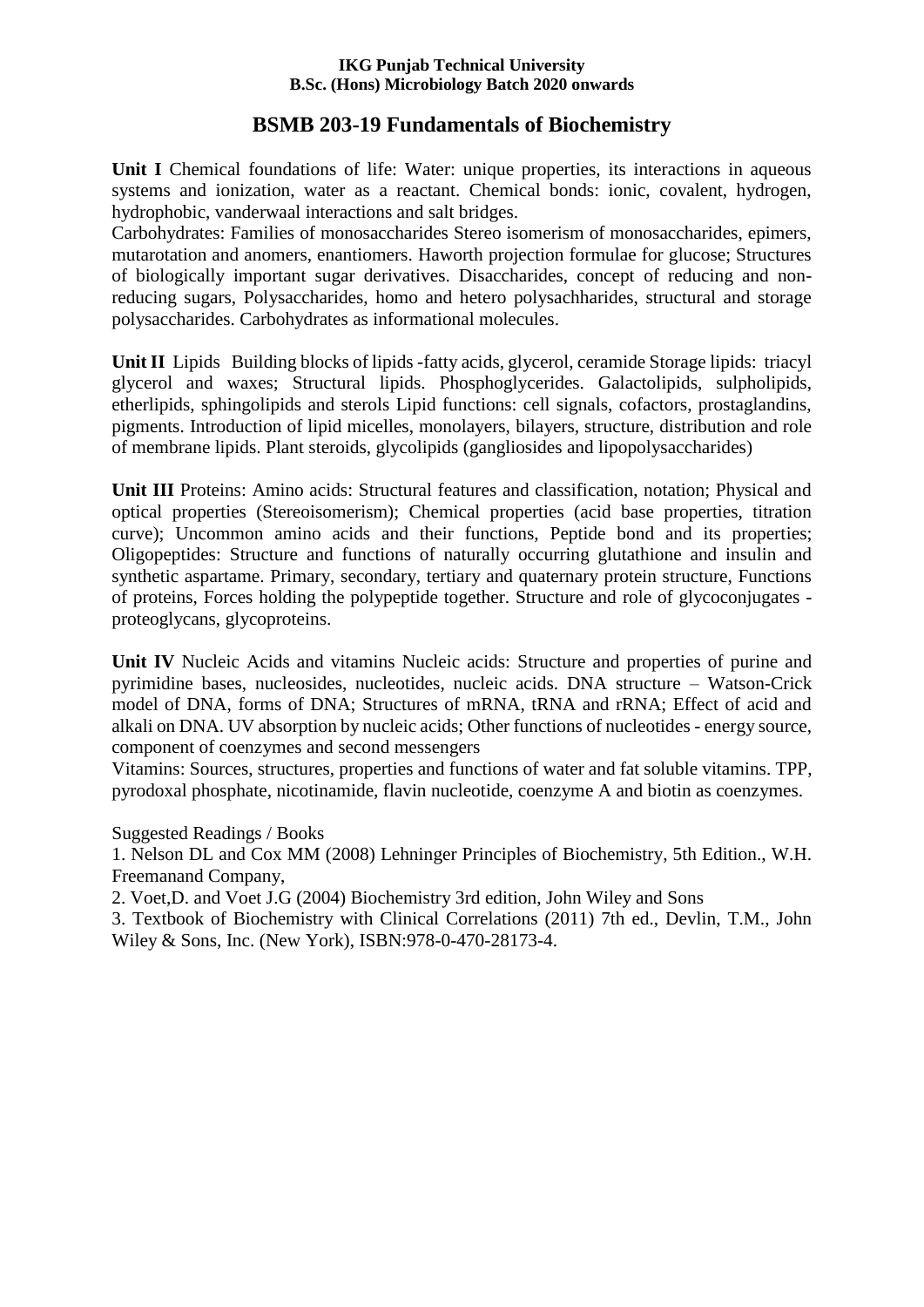# **BSMB 204-19 Fundamentals of Biochemistry (Lab)**

- 1. Use of pH meter.
- 2. Preparation of normal and molar solutions
- 3. Preparation of phosphate and Tris buffers
- 4. Qualitative test for carbohydrates
- 5. Identification of reducing vs non reducing sugars
- 5. Qualitative test for lipids
- 6. Qualitative and quantitative test for amino acids and proteins
- 7. Qualitative and quantitative test for nucleic acids
- 8. Study of protein secondary and tertiary structures with the help of models
- 9. Separation of amino acids by thin layer chromatography
- 10. Estimation of vitamin C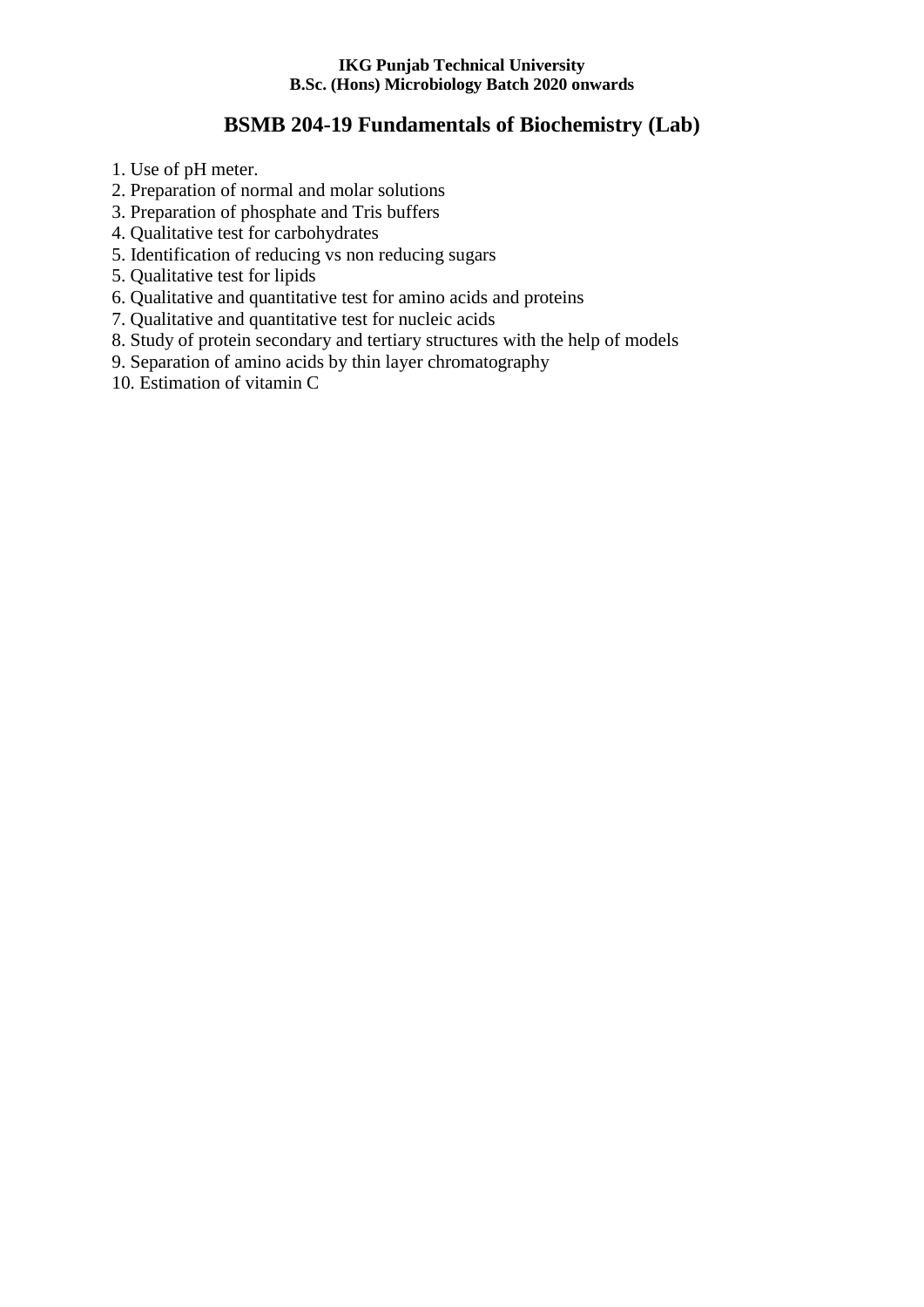# **BSMB 205-19 Molecular Biology**

Unit I Structures of DNA and RNA / Genetic Material DNA Structure: Miescher to Watson and Crick- historic perspective, DNA structure, Salient features of double helix, Types of DNA, Types of genetic material, denaturation and renaturation, cot curves. DNA topology - linking number, topoisomerases; Organization of DNA Prokaryotes,Viruses, Eukaryotes.RNA Structure, Organelle DNA -- mitochondria and chloroplast DNA.

## Unit II Replication of DNA (Prokaryotes and Eukaryotes)

Bidirectional and unidirectional replication, semi- conservative, semi- discontinuous replication Mechanism of DNA replication: Enzymes and proteins involved in DNA replication –DNA polymerases, DNA ligase, primase, telomerase – for replication of linear ends Various models of DNA replication including rolling circle, D- loop (mitochondrial), Ө (theta) mode of replication and other accessory protein, Mismatch and excision repair

## Unit III Transcription in Prokaryotes and Eukaryotes

Transcription: Definition, difference from replication, promoter - concept and strength of promoter RNA Polymerase and the transcription unit Transcription in Eukaryotes: RNA polymerases, general Transcription factors Post-Transcriptional Processing Split genes, concept of introns and exons, RNA splicing, spliceosome machinery, concept of alternative splicing, Polyadenylation and capping, Processing of rRNA, RNA interference: si RNA, miRNA and its significance

## Unit IV Translation in Prokaryotes and Eukaryotes

Translational machinery, Charging of tRNA, aminoacyl tRNA synthetases, Mechanisms of initiation, elongation and termination of polypeptides in both prokaryotes and eukaryotes, Fidelity of translation, Inhibitors of protein synthesis in prokaryotes and eukaryote Regulation of gene Expression in Prokaryotes and Eukaryotes Principles of transcriptional regulation, regulation at initiation with examples from lac and trp operons, Sporulation in Bacillus,Yeast mating type switching , Changes in Chromatin Structure - DNA methylation and Histone Acetylation mechanisms.

## **Suggested Readings/ Books**

- Watson JD, Baker TA, Bell SP, Gann A, Levine M and Losick R (2008) Molecular Biology of the Gene, 6th edition, Cold Spring Harbour Lab. Press, Pearson Publication
- Becker WM, Kleinsmith LJ, Hardin J and Bertoni GP (2009) The World of the Cell, 7th edition, Pearson Benjamin Cummings Publishing, San Francisco
- De Robertis EDP and De Robertis EMF (2006) Cell and Molecular Biology, 8th edition. Lippincott Williams and Wilkins, Philadelphia
- Karp G (2010) Cell and Molecular Biology: Concepts and Experiments, 6th edition, John Wiley & Sons. Inc.
- Sambrook J and Russell DW. (2001). Molecular Cloning: A Laboratory Manual. 4th Edition, Cold Spring Harbour Laboratory press.
- Krebs J, Goldstein E, Kilpatrick S (2013). Lewin's Essential Genes, 3rd Ed., Jones and Bartlett Learning
- Gardner EJ, Simmons MJ, Snustad DP (2008). Principles of Genetics. 8th Ed. Wiley-India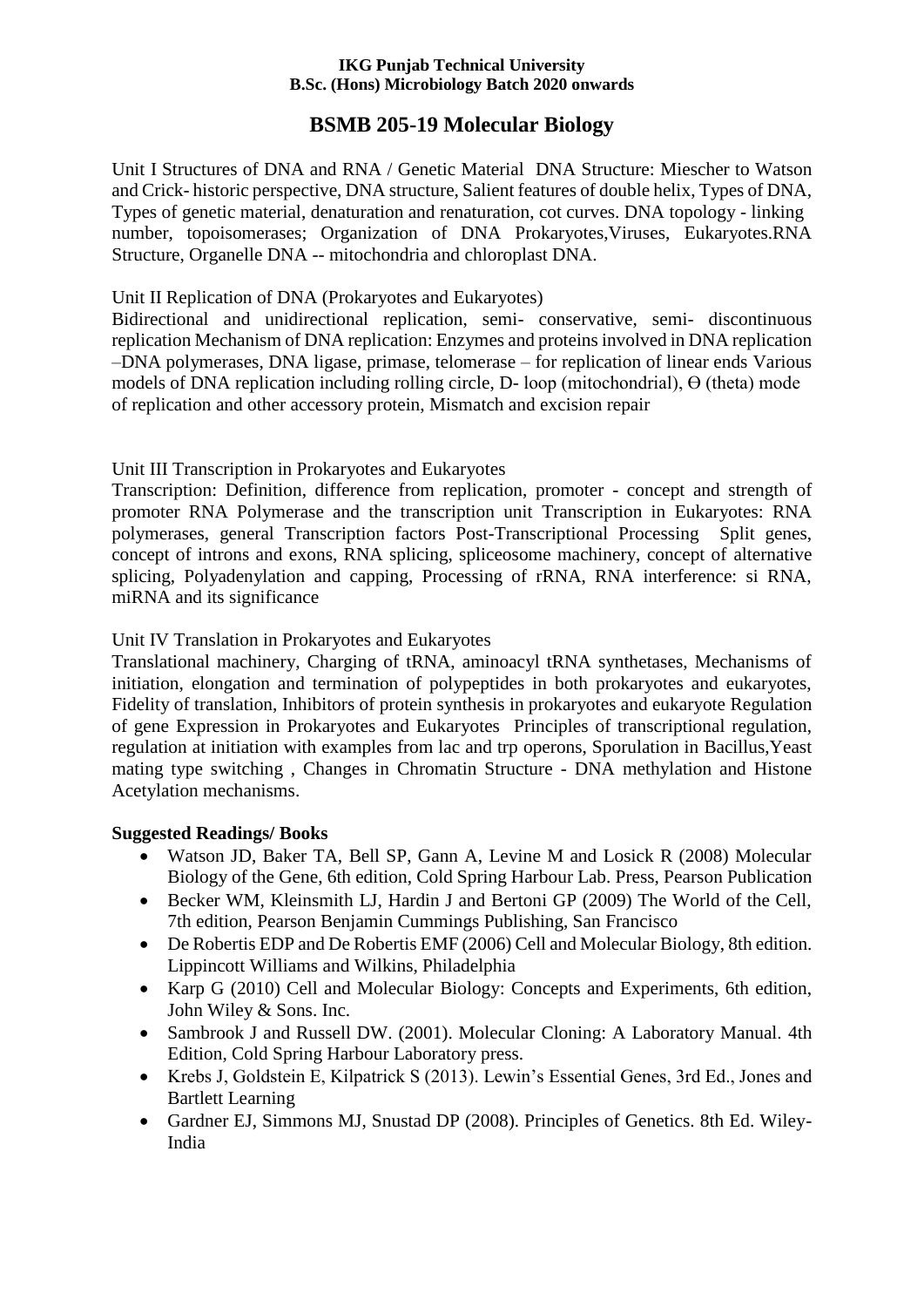# **BSMB 206-19 Molecular Biology Lab**

- 1. Study of different types of DNA and RNA using micrographs and model / schematic representations
- 2. Study of semi-conservative replication of DNA through micrographs / schematic representations
- 3. Isolation of genomic DNA from E. coli
- 4. Estimation of salmon sperm / calf thymus DNA using colorimeter (diphenylamine reagent) or UV spectrophotometer (A260 measurement)
- 5. Estimation of RNA using colorimeter (orcinol reagent) or UV spectrophotometer (A260 measurement)
- 6. Resolution and visualization of DNA by Agarose Gel Electrophoresis.
- 7. Resolution and visualization of proteins by Polyacrylamide Gel Electrophoresis (SDS-PAGE).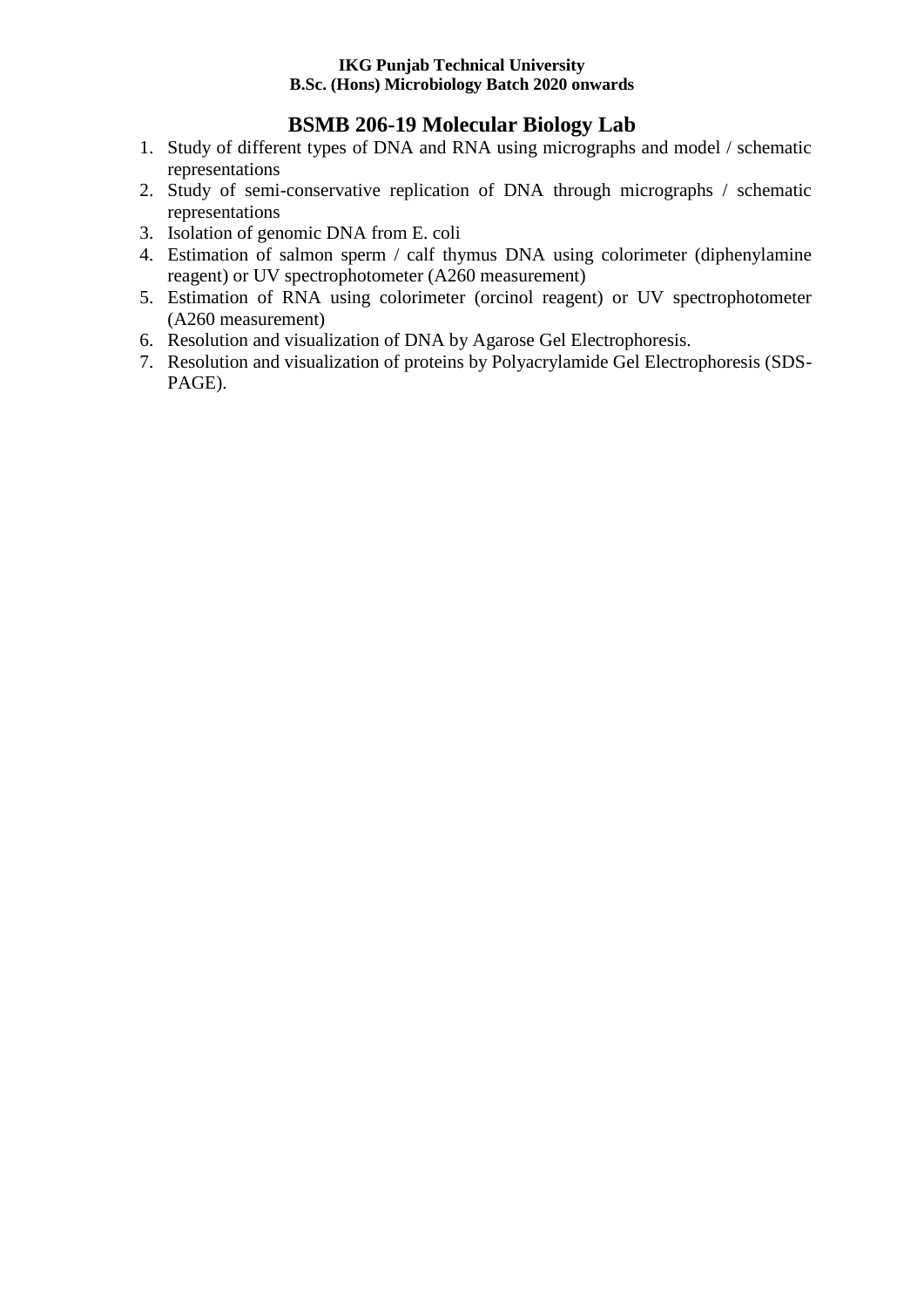# **BSMB 207 Microbial Physiology and Metabolism**

## **Unit I: Introduction**

Microbial Growth and Effect of Environment on Microbial Growth. Definition and measurement of microbial growth, batch and continuous cultures, generation time and specific growth rate, synchronous growth, diauxic growth curve. Effect of environment (temperature, pH, oxygen and water activity) on microbial growth, extremophiles. Effect of nutrition and energy on microbial growth

## **Unit II Specialized Cell Structures and Function**

Structure of microbial cell surfaces, peptidoglycan and LPS synthesis. Nutrient uptake and Transport: Passive and facilitated diffusion, Primary and secondary active transport, concept of uniport, symport and antiport. Group translocation, Iron uptake. Periplasm, microbial biofilms. Microbial mobility: organs and their functions.

## **Unit III Carbohydrate Metabolism**

Sugar degradation pathways: EMP, ED, Pentose phosphate pathway, phosphoketolase pathway. Aerobic Respiration Concept of aerobic respiration, TCA cycle, glyoxalate cycle, oxidative phosphorylation: components of respiratory chain, comparison of mitochondrial and bacterial ETC, uncouplers and inhibitors. Anaerobic respiration and fermentation: Alcohol fermentation and Pasteur effect, concept of linear and branched fermentation pathways, Lactic Acid Fermentation (homo and heterofermentative pathways), Basics of Yeast Fermentation, Mixed-Acid Fermentations, Propionic and acetic Acid Fermentation. *Metabolism of lactose, galactose, maltose, pectin, cellulose, starch and glycogen by bacteria.*

## **Unit IV Photosynthesis, Nitrogen Metabolism and Inorganic Metabolism**

Characteristics of Autotrophs: Photosynthetic, Cyano and purple bacteria, anoxygenic vs. oxygenic photosynthesis,eria and cyanobacteria Autotrophic CO2 Fixation and Mechanisms of Photosynthesis, Hydrogen oxidation (definition and reaction), methanogenesis (definition and reaction), Sulfur Bacteria, Iron Bacteria, Methylotrophs, , Nitrogen Metabolism - an overview, Introduction to biological nitrogen fixation, Ammonia assimilation, Dissimilatory and assimilatory nitrate reduction (Denitrification; nitrate/nitrite and nitrate/ammonia respiration); fermentative nitrate reduction, Nitrifying Bacteria.

## **Suggested Readings / Books**

- Madigan MT, and Martinko JM (2014). Brock Biology of Microorganisms. 14th edition. PrenticeHall International Inc.
- Moat AG and Foster JW. (2002). Microbial Physiology. 4th edition. John Wiley & Sons
- Reddy SR and Reddy SM. (2005). Microbial Physiology. Scientific Publishers India
- Gottschalk G. (1986). Bacterial Metabolism. 2nd edition. Springer Verlag
- Stanier RY, Ingrahm JI, Wheelis ML and Painter PR. (1987). General Microbiology. 5th edition,McMillan Press.
- Willey JM, Sherwood LM, and Woolverton CJ. (2013). Prescott's Microbiology. 9th edition.McGraw Hill Higher Education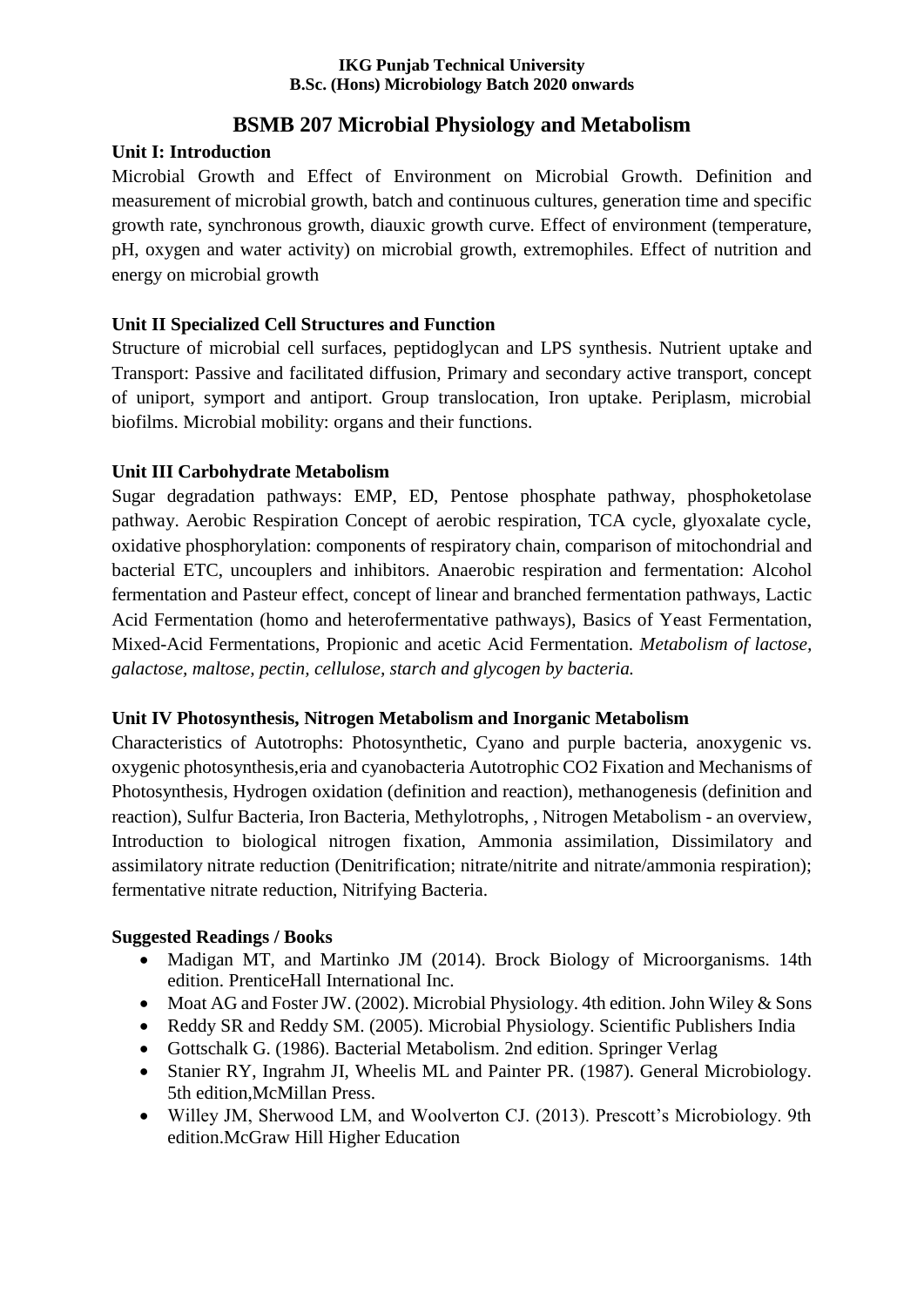# **BSMB 208 Microbial Physiology and Metabolism (Lab)**

- 1. Study and plot the growth curve of *E. coli* by turbidometric and standard plate count methods.
- 2. Calculations of generation time and specific growth rate of bacteria from the graph plotted with the given data
- 3. Effect of temperature on growth of *E. coli*
- 4. Effect of pH on growth of *E. coli*
- 5. Effect of carbon and nitrogen sources on growth of *E.coli*
- 6. Effect of salt on growth of *E. co*li
- 7. Demonstration of alcoholic fermentation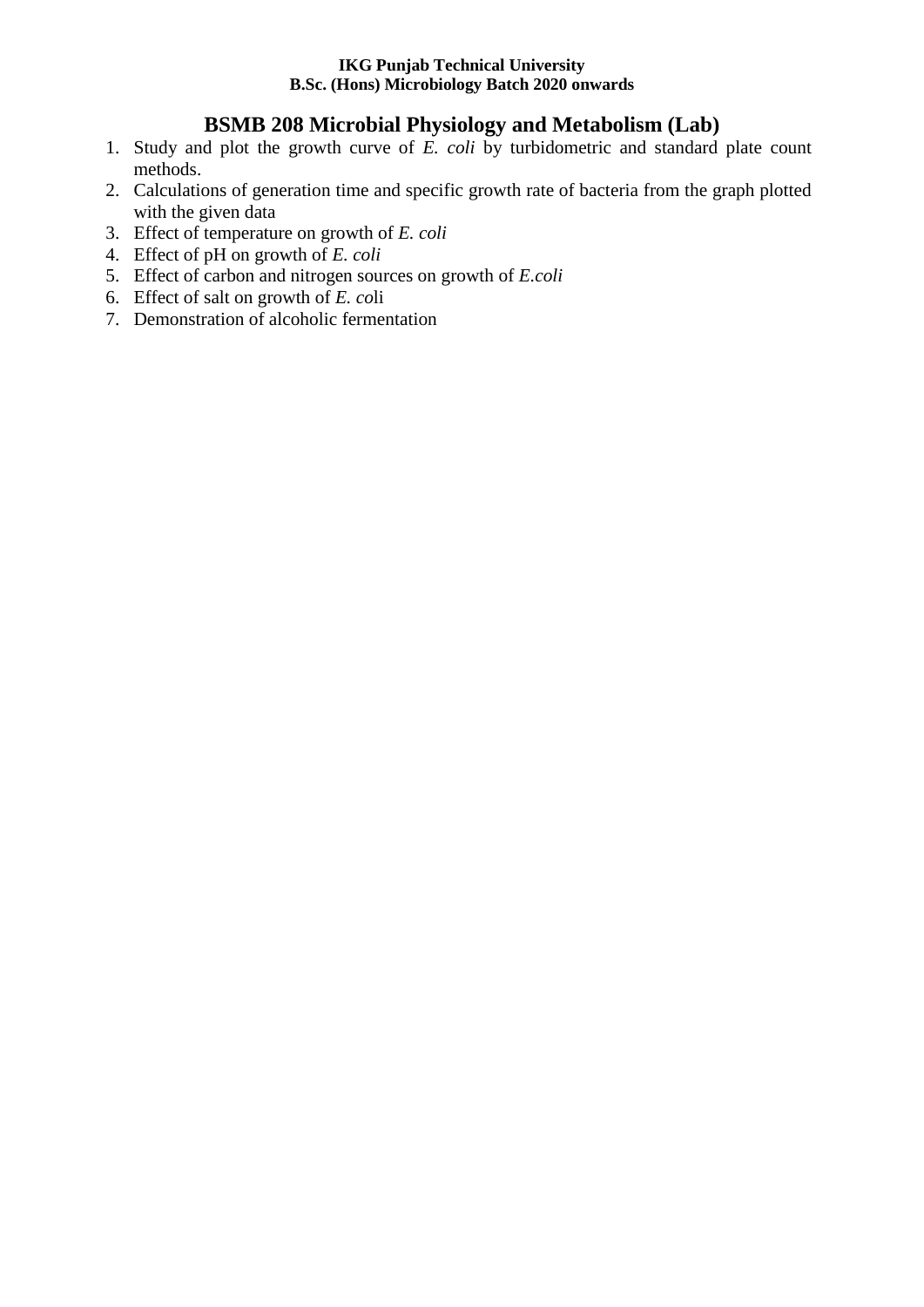## **BSMB301/19 VIROLOGY**

Course Objectives – This course is designed to impart basic knowledge about viruses including nature, types (bacteriophages, plant and animal viruses), their mode of replication, reproduction and methods for prevention and control of viral infections to undergraduate level students.

Learning outcomes – After the course is finished the students are expected to know and understand about basics of viruses and their importance for bacteria, plants and animals. They are expected to be conversant with modes of replication strategies adopted by different viral pathogens including strategies and methods to mitigate viral pathogens.

## UNIT 1 BASIC CONCEPTS AND CLASSIFICATION OF VIRUSES (8 hours)

Discovery and origin of viruses, General properties of viruses, Structure of Viruses: Capsid symmetry, enveloped and non-enveloped viruses Isolation, purification and cultivation of viruses, Classification and taxonomy of viruses.

#### UNIT 2 BACTERIOPHAGES (8 hours)

T4 phage- structure, life cycle, genetic map and DNA replication. Lamda temperate phage: Structure, genetic map, lytic and lysogenic cycle, lysogenic repression and phage immunity, Lambda regulon, applications of phages in microbial genetics.

#### UNIT 3 ANIMAL VIRUSES AND PLANT VIRUS(20 hours)

Life cycle and Replication strategies of different animal viruses namely SARS-CoV-2, Herpes virus, Dengue virus, Poliovirus, Influenza virus, VSV, SV40 and Adeno Virus, Poxviruses, Hepatitis Viruses, Retroviruses. Salient features and replication pattern of Plant virus such as Tobacco Mosaic virus, cauliflower mosaic virus, Rhabdo virus and wound tumor virus

## UNIT 4 VIRAL PATHOGENESIS AND ANTI-VIRAL STRAGEGIES (9 Hours)

Stages of infection, Salient features of some viral diseases-epidemiology, transmission, infection, symptoms, risk, Host specific and nonspecific defense mechanisms involved in resistance to and recovery from virus infections, Antiviral compounds and their mode of action, Interferon and their mode of action, General principles of viral vaccination

#### **SUGGESTED READINGS/ BOOKS [Kindly mention updated books not beyond 2010 ideally.]**

- Dimmock, NJ, Easton, AL, Leppard, KN (2016). Introduction to Modern Virology. 7th edition, Blackwell Publishing Ltd.
- Carter J and Saunders V (2013). Virology: Principles and Applications. John Wiley and Sons. 2nd Edition, John Wiley & Sons
- Wagner EK, Hewlett MJ. Bloom DC, Camerin D (2007). Basic Virology. 3rd edition. Blackwell Publishing.
- Mathews. (2004). Plant Virology. Hull R. Academic Press, New York.
- Nayudu MV. (2008). Plant Viruses. Tata McGraw Hill, India.
- Flint SJ, Enquist, LW, Krug, RM, Racaniello, VR, Skalka, AM (2004). Principles of Virology, Molecular biology, Pathogenesis and Control. 2nd edition. ASM press Washington DC.
- Levy JA, Conrat HF, Owens RA. (2000). Virology. 3rd edition. Prentice Hall publication, New Jersey.
- Versteeg J. (1985). A Color Atlas of Virology. Wolfe Medical Publication.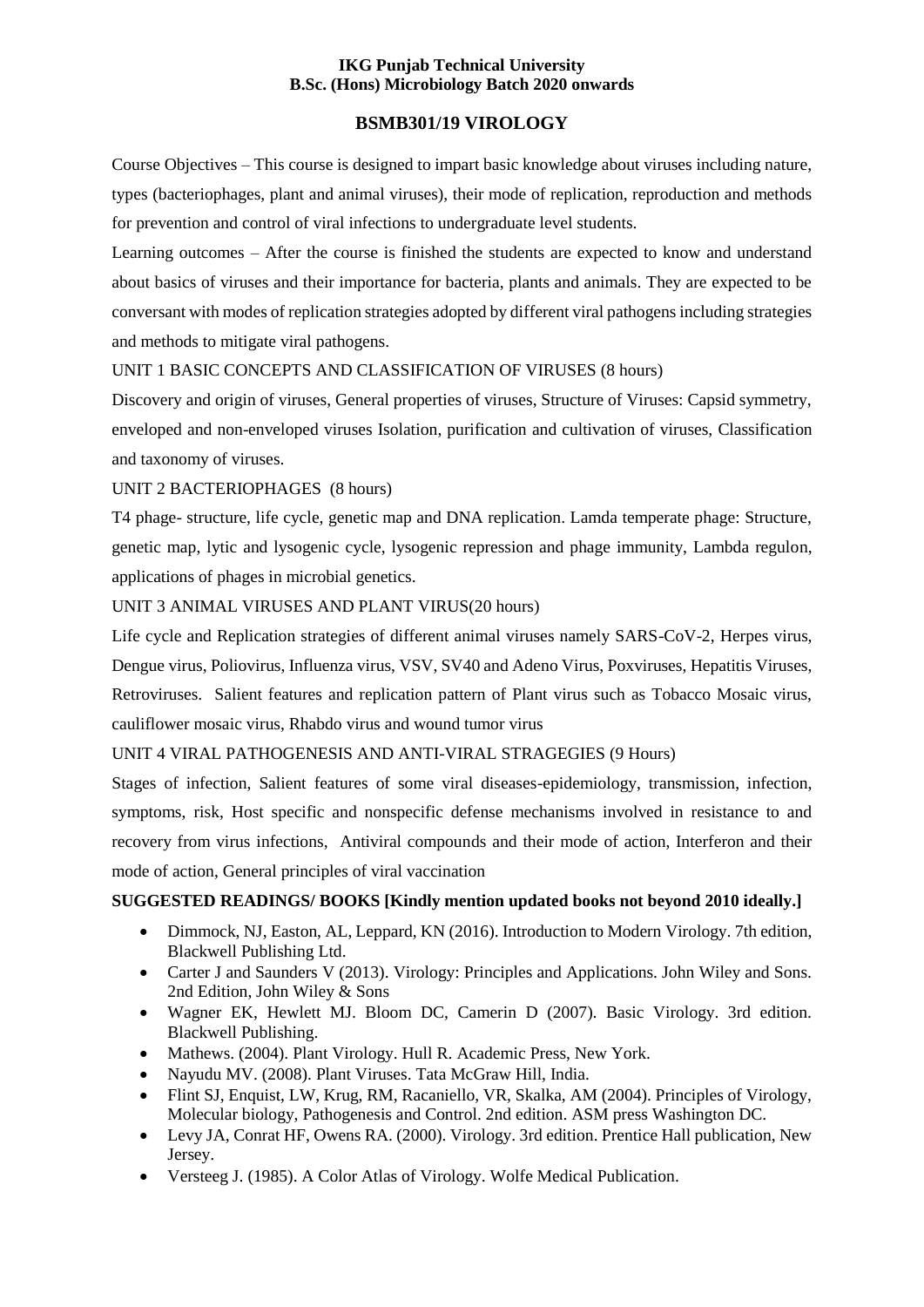## **BSMB302/19 VIROLOGY LAB**

1. Study of the structure of important animal viruses (rhabdo, influenza, paramyxo hepatitis B and retroviruses) using electron micrographs

2. Study of the structure of important plant viruses (caulimo, Gemini, tobacco ring spot, cucumber mosaic and alpha-alpha mosaic viruses) using electron micrographs

3. Study of the structure of important bacterial viruses (ɸX 174, T4, λ) using electron micrograph.

4. Isolation and enumeration of bacteriophages (PFU) from water/sewage sample using double agar layer technique

5. Determining the genome characteristic of viruses (Genome size, GC content, number of genes and proteins)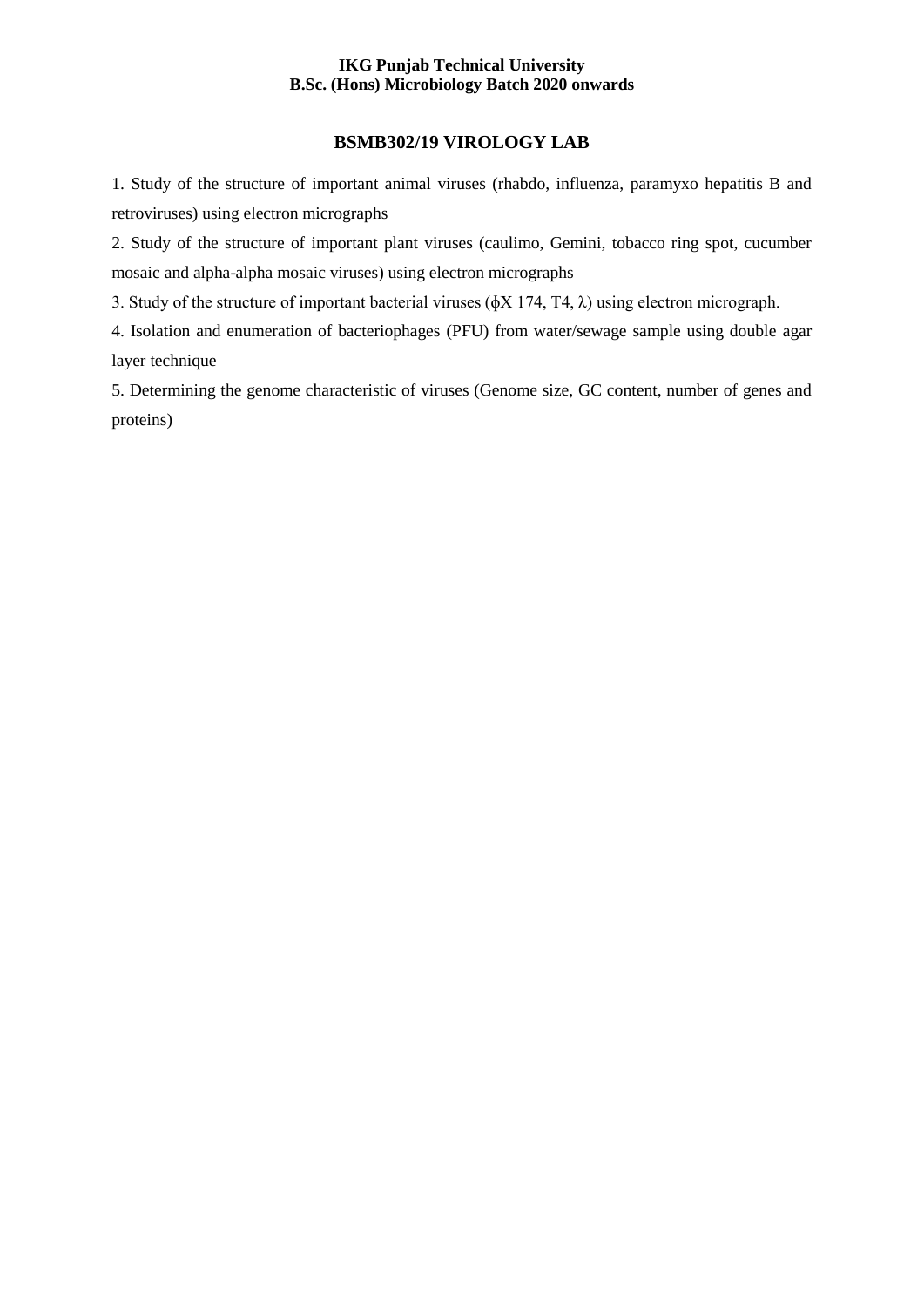## **BSMB303/19 MICROBIAL GENETICS**

## **UNIT 1 GENOME ORGANIZATION AND MUTATIONS**

Genome organization: *E. coli, Saccharomyces cerevisiae, Neurospora crassa.* Mutations and mutagenesis: Definition and types of Mutations: substitutions, frameshift, inversion, insertion, duplication, deletion. Silent, conditional and lethal mutations. Mutagens: Chemical & physical; loss and gain of function mutants; Uses of mutations, Reversion and suppression: True revertants; Intra- and inter-genic suppression; Mutator genes; Ames test.

## **UNIT 2 PLASMIDS**

Types of plasmids (F, R, colicinogenic, Ti, linear, 2 μ), Replication and partitioning of plasmids, plasmid incompatibility, Host range, plasmid amplification, Plasmid copy number and control, curing of plasmids

## **UNIT 3 MECHANISMS OF GENETIC EXCHANGE**

Transformation - Discovery, mechanism of natural competence, Conjugation - Discovery, mechanism, Hfr and F' strains, gene mapping by interrupted mating and time of entry, Transduction - Generalized & specialized, LFT & HFT lysates, Mapping by recombination and co-transduction of markers

## **UNIT 4 PHAGE GENETICS AND TRANSPOSABLE ELEMENTS**

Basic genetics of T4 phage, lytic and lysogenic switching of phage lambda, Prokaryotic transposable elements – Insertion Sequences, composite and non-composite transposons, Replicative and Non replicative transposition, Mu transposon, Eukaryotic transposable elements - Yeast (Ty retrotransposon) & Drosophila (P elements), Maize (Ac/Ds), Uses of transposons.

## **Suggested Readings/ Books**

- Concepts of Genetics by W.S. Klug, M.R. Cummings, C. Spencer and M. Palladino. 12th edition. Pearson Education, USA. 2018.
- Lewin's Essential Genes by J. Krebs, E. Goldstein and S. Kilpatrick. 3rd edition. Jones and Bartlett Learning, USA. 2013.
- Genomes by Terence A Brown. 2nd edition.Oxford: [Wiley-Liss;](https://www.wiley.com/en-us) 2002.
- Genetics: A Conceptual Approach by B.A. Pierce. 4th edition. Macmillan Higher Education Learning, UK. 2011.
- Molecular Biology of the Gene by J.D. Watson, T.A. Baker, S.P. Bell, A. Gann, M. Levine and R. Losick. 7th edition. Pearson Education, USA. 2017.
- iGenetics- A Molecular Approach by P.J. Russell. 3rd edition. Benjamin Cummings, USA. 2009.
- Sambrook J and Russell DW. (2001). Molecular Cloning: A Laboratory Manual. 4th Edition, Cold Spring Harbour Laboratory press.
- Microbial Genetics by S.R. Maloy, J.E. Cronan and D. Friefelder. 2nd edition. Jones and Barlett, USA. 2004
- Principles of Genetics by E.J. Gardner, M.J. Simmons and D.P. Snustad. 8th edition. John Wiley & Sons Ltd, UK. 2008.
- Molecular Genetics of Bacteria by L. Snyder, J.E. Peters, T.M. Henkin, W. Champness. 4th edition. ASM Press, USA. 2015.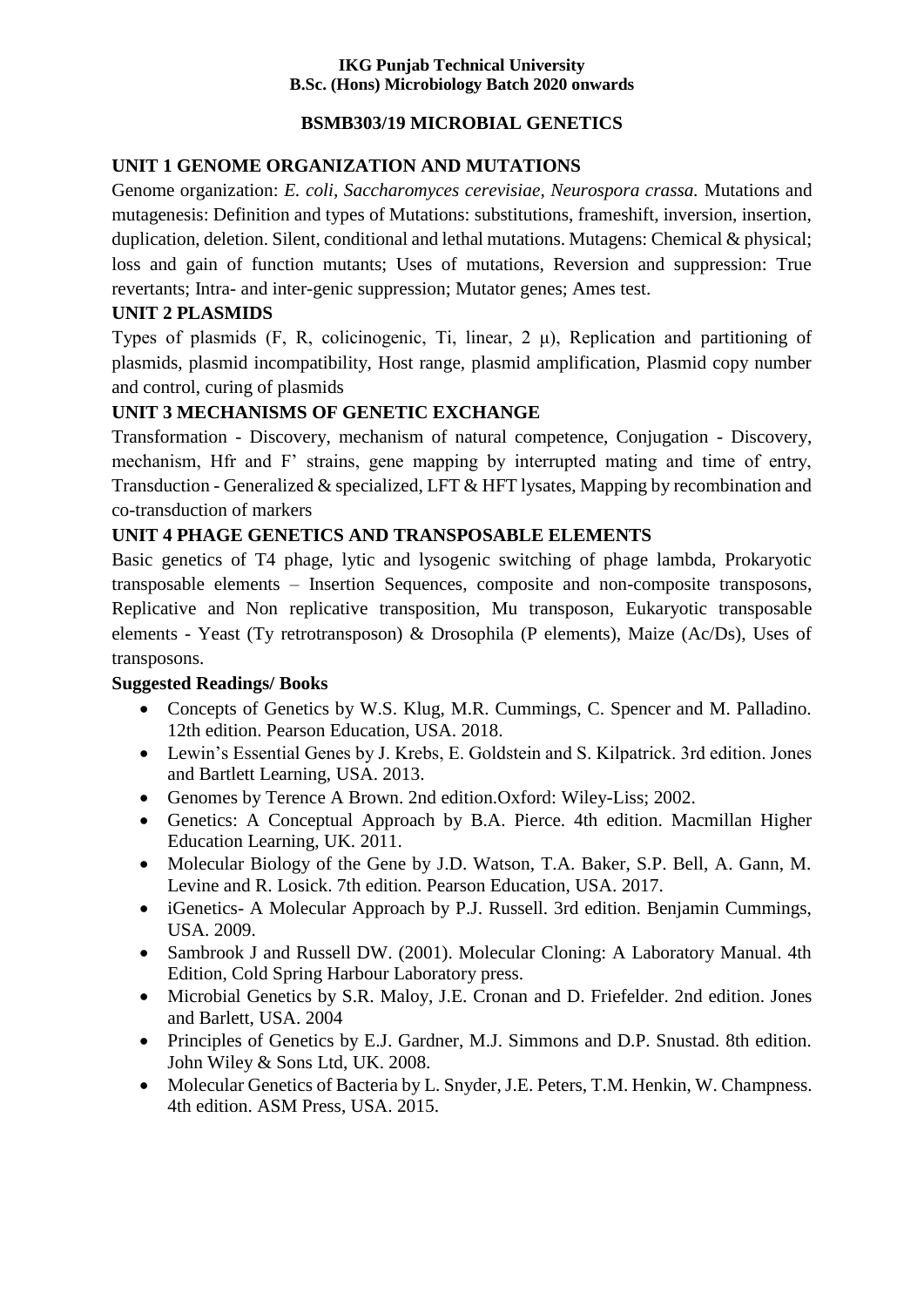## **BSMB304/19 MICROBIAL GENETICS LAB**

- 1. Preparation of bacterial master and replica plates
- 2. Effect of chemical (HNO2) and physical (UV) mutagens on bacterial cells
- 3. Survival curve of bacteria after exposure to ultraviolet (UV) light
- 4. Plasmid isolation from E.coli
- 5. Study of different plasmid DNA conformations by Agarose gel electrophoresis.
- 6. Demonstration of Bacterial Conjugation
- 7. Demonstration of bacterial transformation
- 8. Demonstration of AMES test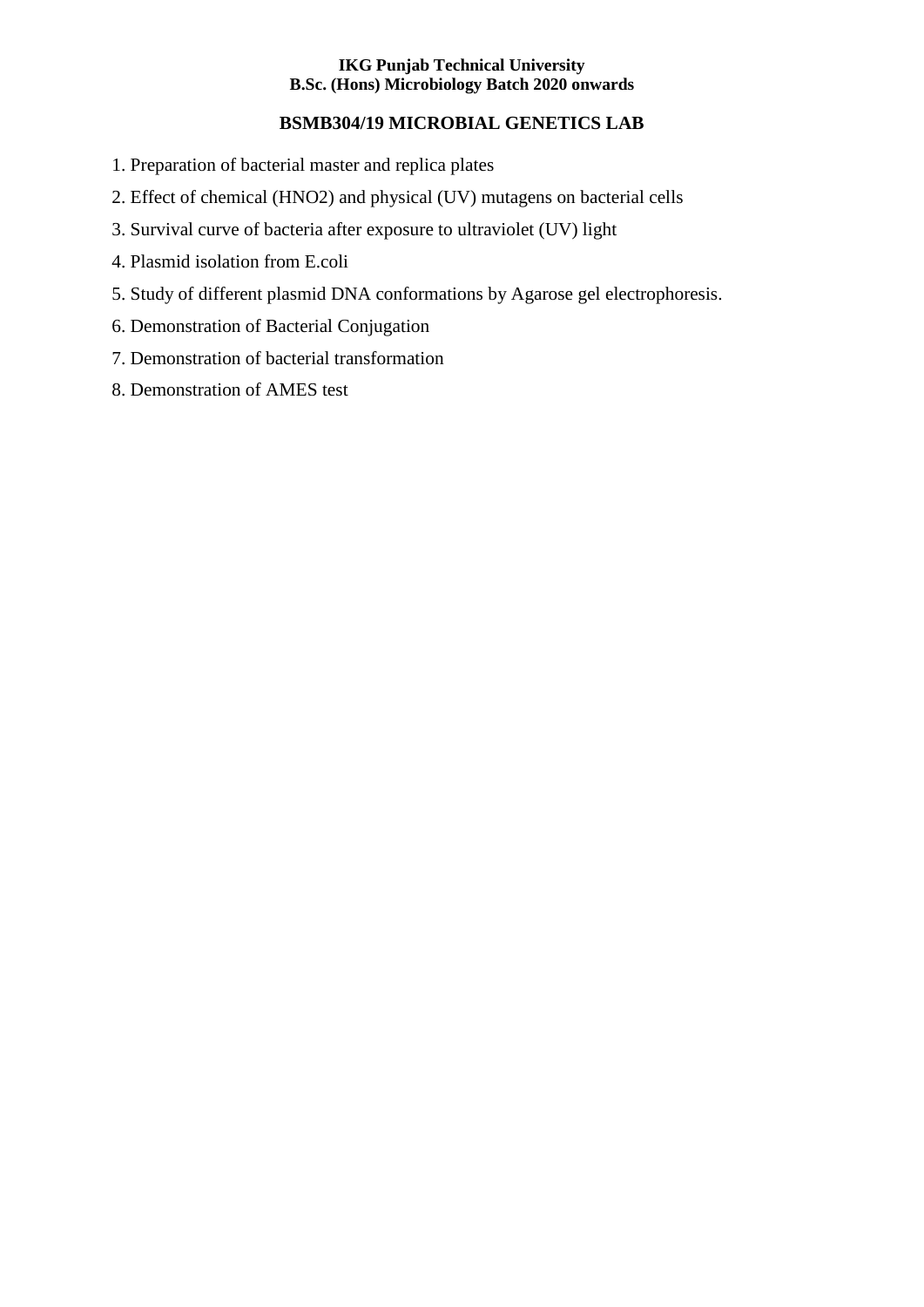## **BSMB 305 MICROBES IN ENVIRONMENT**

## **UNIT 1 MICROORGANISMS AND THEIR HABITATS- I**

Structure and function of ecosystems, Terrestrial Environment: Soil profile and soil microflora, Aquatic Environment: Microflora of fresh water and marine habitats, Atmosphere: Aeromicroflora and dispersal of microbes.

# **UNIT 2 MICROORGANISMS AND THEIR HABITATS- II**

Animal Environment: Microbes in/on human body (Microbiomics) & animal (ruminants) body, Extreme Habitats: Extremophiles: Microbes thriving at high & low temperatures, pH, high hydrostatic & osmotic pressures, salinity, & low nutrient levels.

## **UNIT 3 MICROBIAL INTERACTIONS**

Microbe interactions: Mutualism, synergism, commensalism, competition, amensalism, parasitism, predation. Microbe-Plant interaction: Symbiotic and non symbiotic interactions. Microbe-animal interaction: Microbes in ruminants, nematophagus fungi and symbiotic luminescent bacteria

# **UNIT 4 WASTE MANAGEMENT**

Solid Waste management: Sources and types of solid waste, Methods of solid waste disposal (composting and sanitary landfill). Liquid waste management: Composition and strength of sewage (BOD and COD), Primary, secondary (oxidation ponds, trickling filter, activated sludge process and septic tank) and tertiary sewage treatment

# **SUGGESTED READINGS/ BOOKS**

- Atlas RM and Bartha R. (2000). Microbial Ecology: Fundamentals & Applications. 4th edition. Benjamin/Cummings Science Publishing, USA
- Madigan MT, Martinko JM and Parker J. (2014). Brock Biology of Microorganisms. 14th edition. Pearson/ Benjamin Cummings
- Maier RM, Pepper IL and Gerba CP. (2009). Environmental Microbiology. 2nd edition, Academic Press
- Okafor, N (2011). Environmental Microbiology of Aquatic & Waste systems. 1st edition, Springer, New York
- Singh A, Kuhad, RC & Ward OP (2009). Advances in Applied Bioremediation. Volume 17, Springer-Verlag, Berlin Hedeilberg
- Barton LL & Northup DE (2011). Microbial Ecology. 1st edition, Wiley Blackwell, USA Campbell RE. (1983). Microbial Ecology. Blackwell Scientific Publication, Oxford, England.
- Coyne MS. (2001). Soil Microbiology: An Exploratory Approach. Delmar Thomson Learning.
- Lynch JM & Hobbie JE. (1988). Microorganisms in Action: Concepts & Application in Microbial Ecology. Blackwell Scientific Publication, U.K.
- Martin A. (1977). An Introduction to Soil Microbiology. 2nd edition. John Wiley & Sons Inc. New York & London.
- Stolp H. (1988). Microbial Ecology: Organisms Habitats Activities. Cambridge University Press, Cambridge, England.
- Subba Rao NS. (1999). Soil Microbiology. 4th edition. Oxford & IBH Publishing Co. New Delhi.
- Willey JM, Sherwood LM, and Woolverton CJ. (2013). Prescott's Microbiology. 9th edition. McGraw Hill Higher Education.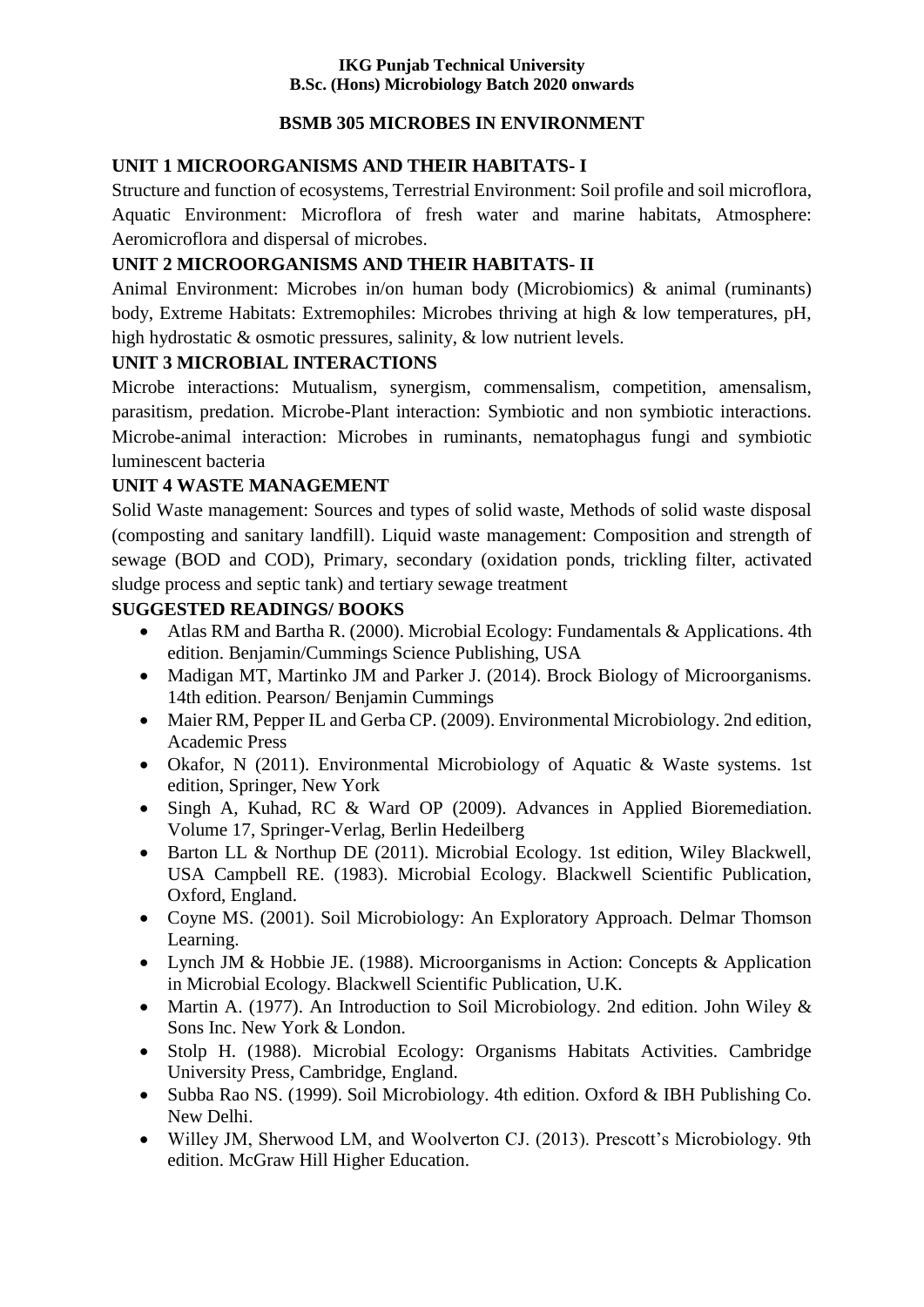#### **BSMB 306 MICROBES IN ENVIRONMENT LAB**

- 1. Analysis of soil pH, moisture content, water holding capacity, percolation, capillary action.
- 2. Isolation of microbes (bacteria & fungi) from soil (28ºC & 45ºC).
- 3. Isolation of microbes (bacteria & fungi) from rhizosphere and rhizoplane.
- 4. Assessment of microbiological quality of water.
- 5. Determination of BOD of wastewater sample.

6. Study the presence of microbial activity by detecting (qualitatively) enzymes (dehydrogenase, amylase, urease) in soil.

7. Isolation of Rhizobium from root nodules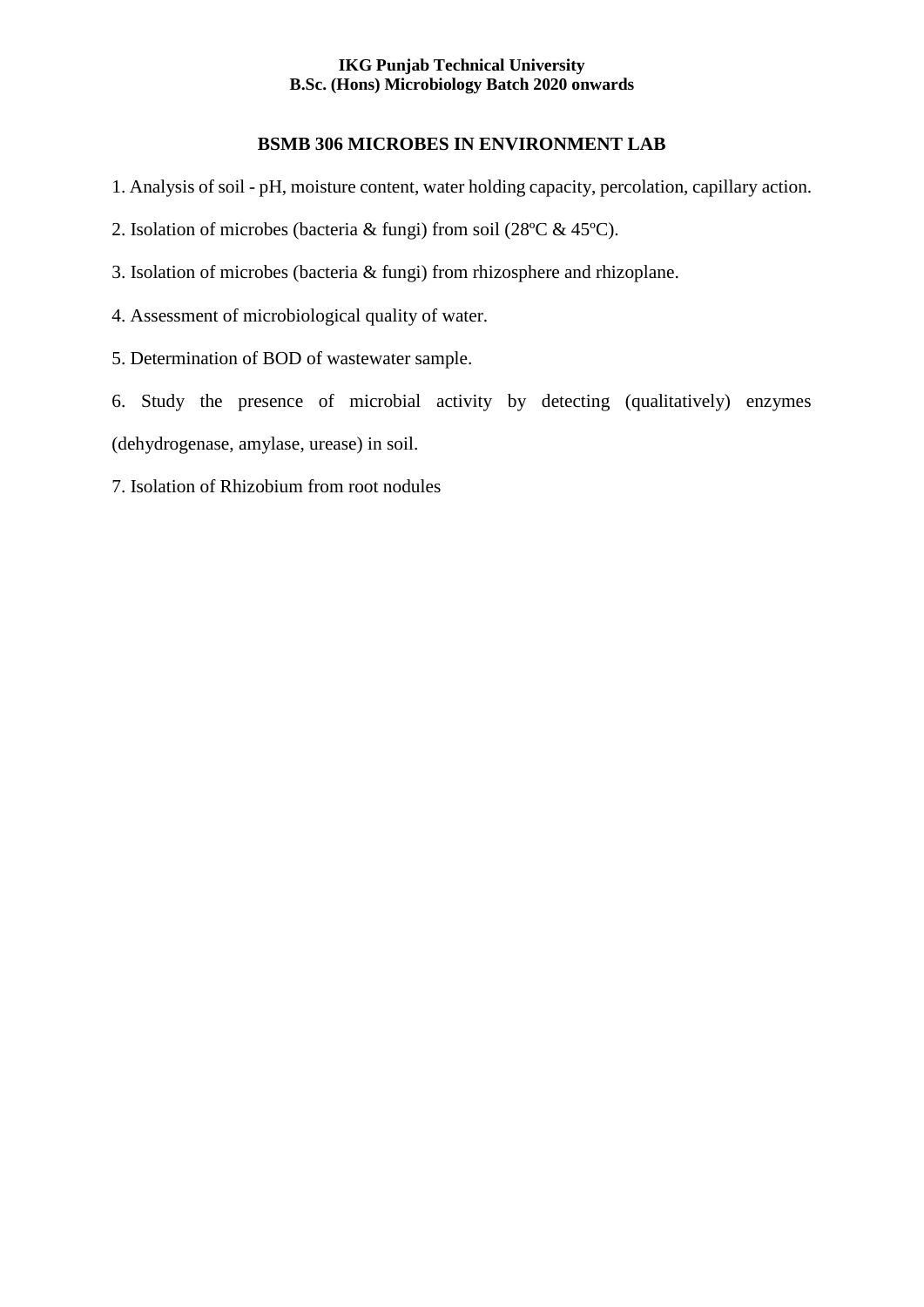## **BSMB 307/19 MICROBIOLOGICAL ANALYSIS IN AIR AND WATER**

## **UNIT 1 AEROMICROBIOLOGY, AIR SAMPLE COLLECTION AND ANALYSIS**

Bioaerosols, Air borne microorganisms (bacteria, Viruses, fungi) and their impact on human health and environment, significance in food and pharma industries and operation theatres, allergens. Bioaerosol sampling, air samplers, methods of analysis, CFU, culture media for bacteria and fungi, Identification characteristics

# **UNIT 2 WATER MICROBIOLOGY AND MICROBIOLOGICAL ANALYSIS OF WATER**

Water borne pathogens, water borne diseases. Sample Collection, Treatment and safety of drinking (potable) water, methods to detect potability of water samples: (a) standard qualitative procedure: presumptive/MPN tests, confirmed and completed tests for faecal coliforms (b) Membrane filter technique and (c) Presence/absence tests

## **Suggested Reading**

- Microbiological Examination Methods of Food and WaterA Laboratory Manual, CRC Press
- da Silva N, Taniwaki MH, Junqueira VC, Silveira N, Nascimento MS, Gomes RAR (2012)
- Atlas RM and Bartha R. (2000). Microbial Ecology: Fundamentals & Applications.  $4<sup>th</sup>$ edition. Benjamin/Cummings Science Publishing, USA
- Maier RM, Pepper IL and Gerba CP. (2009). Environmental Microbiology. 2nd edition, Academic Press
- Hurst CJ, Crawford RL, Garland JL, Lipson DA (2007) Manual of Environmental Microbiology, 3rd edition, ASM press